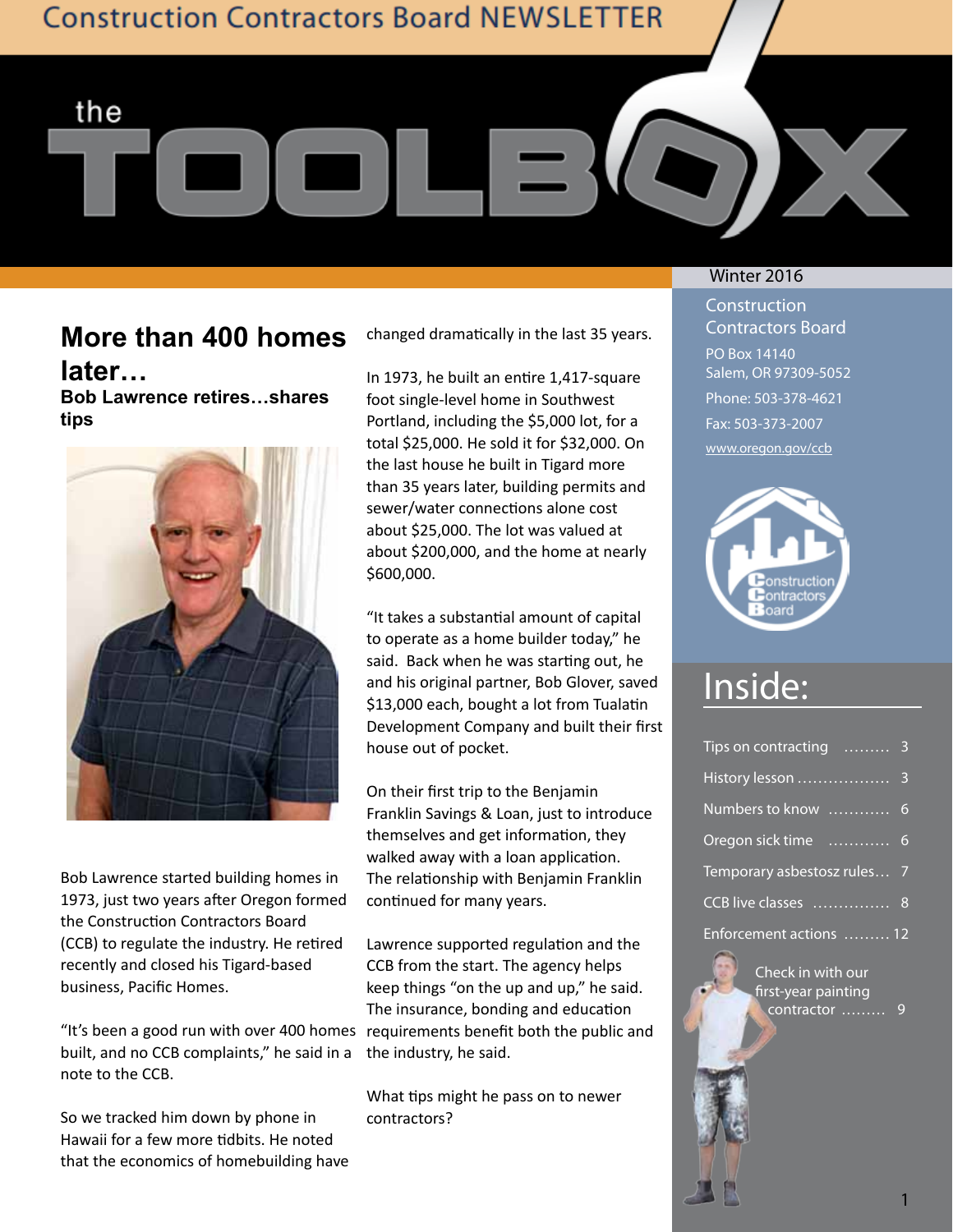**Join the local Home Builders Association:** The contacts he made – from designers and architects to bankers, suppliers, contractors, and real estate brokers – helped build a team. Being a member of a trade association and being licensed properly also "gives the new people some legitimacy."

**Carry the CCB license and workers' compensation insurance if you have employees:** "You're not on par with a real experienced contractor but you're a leg up on the itinerant, unlicensed types."

**Deal with issues up front and openly:** Bare the issues that homeowners and builders may not be comfortable bringing up. Change orders are a good example. He usually collects the additional cost of routine change orders up front. For example, if the customer changes the kitchen

the absolute lowest prices," he said. In fact, they took pride in making sure the subcontractors could make money. How did they put together a good building team? "A lot of it is networking," he said.

That means spending time at the lumber yard finding out who pays their bills, and who is out on the jobs. It means asking the electricians about good plumbers and plumbers about good electricians. "Pretty soon you get a group, the group all knows each other," he said. Of course, being a builder who is organized and lines up jobs on time is important. "Subs want to work with builders they trust that will pay their bills," he said.

**Run your business like a business:** Maintain good records, job cost controls, current accounting, and pay bills on time.



cabinets, incurring an additional \$5,000 worth of costs, he would typically write up an order and collect the money so there was no misunderstanding about the cost. "Changes and change orders are probably the biggest headache and one of the biggest sources of lawsuits in the construction industry."

**Develop a detailed contract:** Lawrence has a business degree from OSU. His contract mixed boiler plate with attorney advice. He suggests a contract you're comfortable with that's easy for a customer to understand. The agreement should be backed up with complete building plans and again with easy-to- understand, detailed specifications. "It kept us out of trouble," he said.

**Treat your subcontractors decently:** "We were never a builder that went out to try to beat the subs down to get

*"In building a home, if you do a good job, you have the rare opportunity to physically create something that will positively impact the lives of people far into the future - people you may never meet," Lawrence said. "It was a good career."*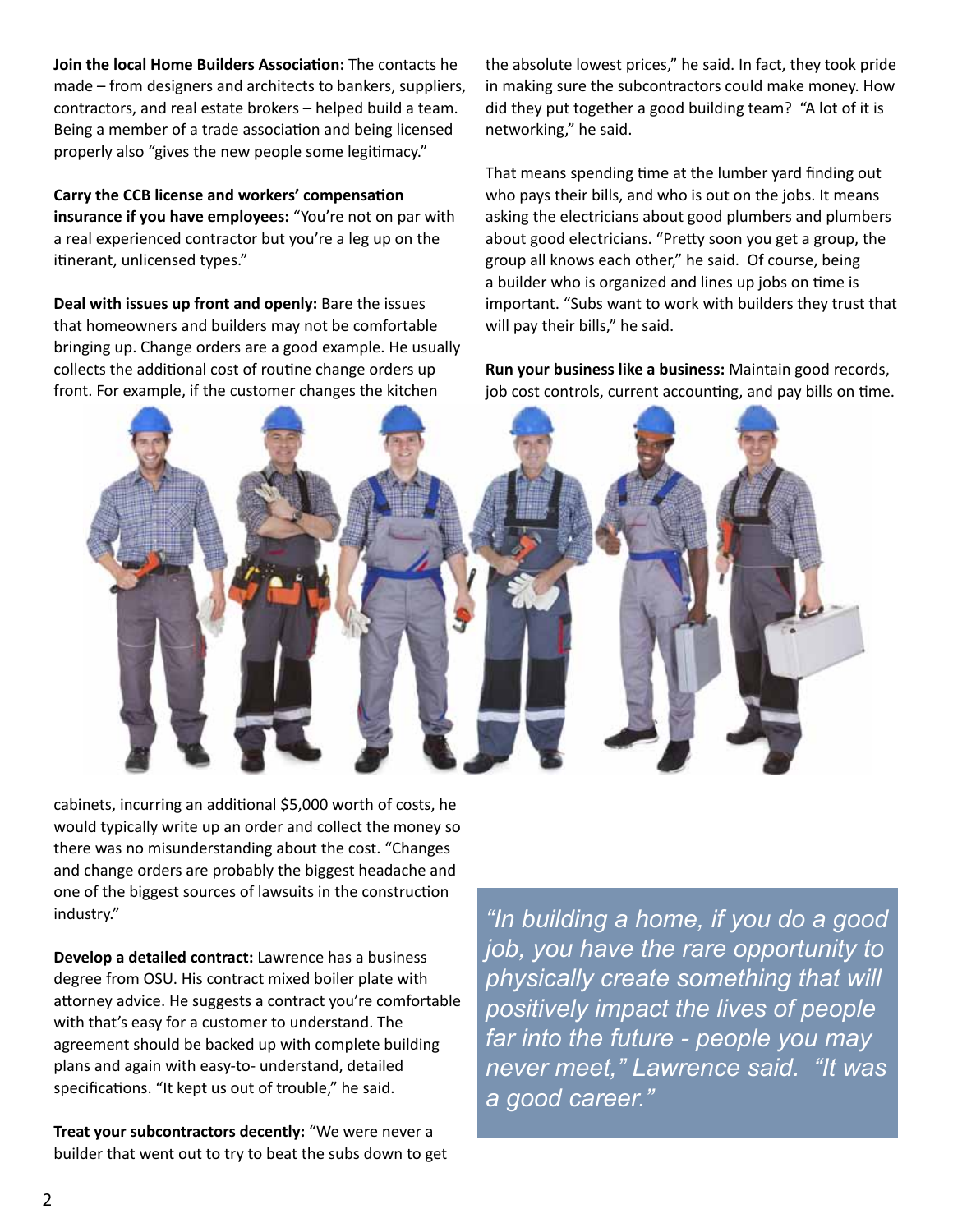

### Key contacts

- Licensing questions: 503-378-4621
- • Report unlicensed activity: 503-934-2229
- Dispute resolution (mediation) questions: 503-934-2247
- Education questions: 503-934-2227

### **STAFF**

Administrator James Denno 503-934-2184 james.s.denno@state.or.us

Licensing Manager Laurie Hall 503-934-2199 laurie.hall@state.or.us

Enforcement Manager Stan Jessup 503-934-2188 stan.m.jessup@state.or.us

Communications/Education Manager Cheryl Martinis Newsletter editor 503-934-2195 cheryl.martinis@state.or.us

Administrative Services Manager Kimberlee Ayers 503-934-2237 kimberlee.ayers@state.or.us

### Board members

Kimberly Wood, Chair, Salem James Patrick, Vice Chair, Newport Kurt Bolser, Grants Pass Jerry Jones, Beaverton Jim Kitchin, Portland Mariana Lindsay, Portland Susan Steward, Portland Sandi Warren, Portland

# **ENFORCEMENT**

### Tips on contracts

Enforcement Manager Stan Jessup

We all know the law requires a written contract for work exceeding \$2,000, but what are some tips to help avoid problems or disputes with your customers?

First, write a contract for ANY amount. It is easier to write up the contract than it is to try and get paid for your work when there is a dispute over a verbal agreement.

Aside from the required dollar limits, you also need to provide several notices. These are the Information Notice to Property Owners About Construction Responsibilities, Information Notice to Owner About Construction Liens and the Consumer Protection Notice.

Contractors must retain proof of delivery of these notices. A simple way to do this is to place an acknowledgement for each in your contract with a place for the customer to initial by each notice that they have received and acknowledge being supplied the notices. This reduces the number of pieces of paper that you need to track and it will satisfy your proof of delivery. Consumers often don't recall receiving the notices, so cover your bases and keep the proof of delivery.

Detail what work you are going to perform, the type or brand of material to be used, any deposit required and when payments are due to you. ALWAYS write a change order before deviating from the contract. You are inviting a dispute if you wait until the final payment to hand the customer a bill for items they changed but didn't already sign off on through a change order.

I see contracts all the time that are only signed by one of the parties. Finish the paperwork and fully execute the contract.

You also need some important details such as who you are (use your name and address as it appears on your license), customer/homeowner and address need to be listed as well. Your license and phone number needs to be on all bid forms, contracts and change orders.

Be transparent and clear when detailing the scope of work and stick to it. A high percentage of disputes arise from poor paperwork and you are putting yourself at risk when the property owner is unhappy and your contract isn't clear and concise.

You can also find a sample contract on our web site which gives you an idea of what the minimum contract requirements are. Here is a link to the sample to get you started: http://www.oregon.gov/CCB/Documents/pdf/Sample%20Contract%20for%20Construction%20Work.pdf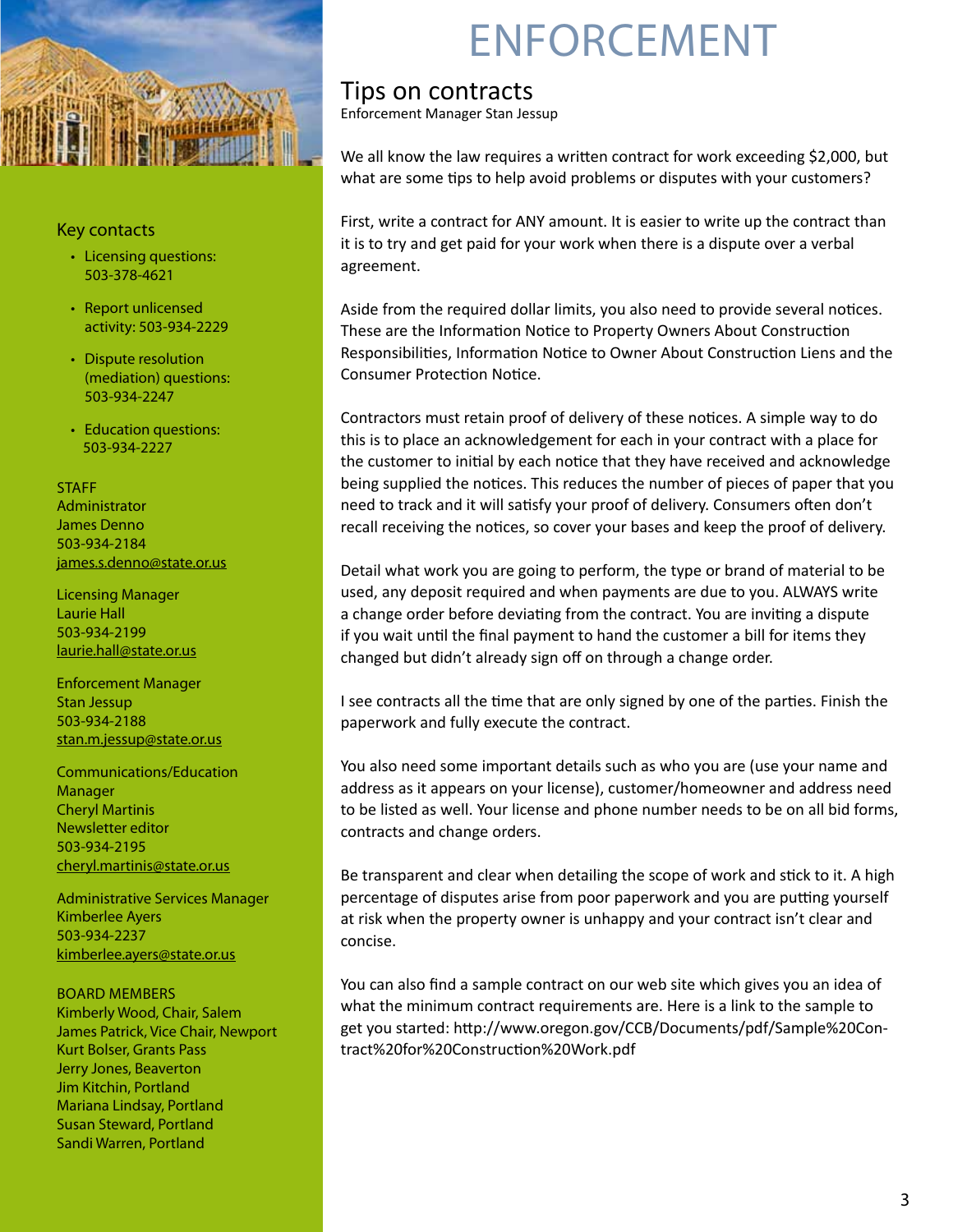# **History lesson: Contractor regulation in Oregon**

Licensing Manager Laurie Hall

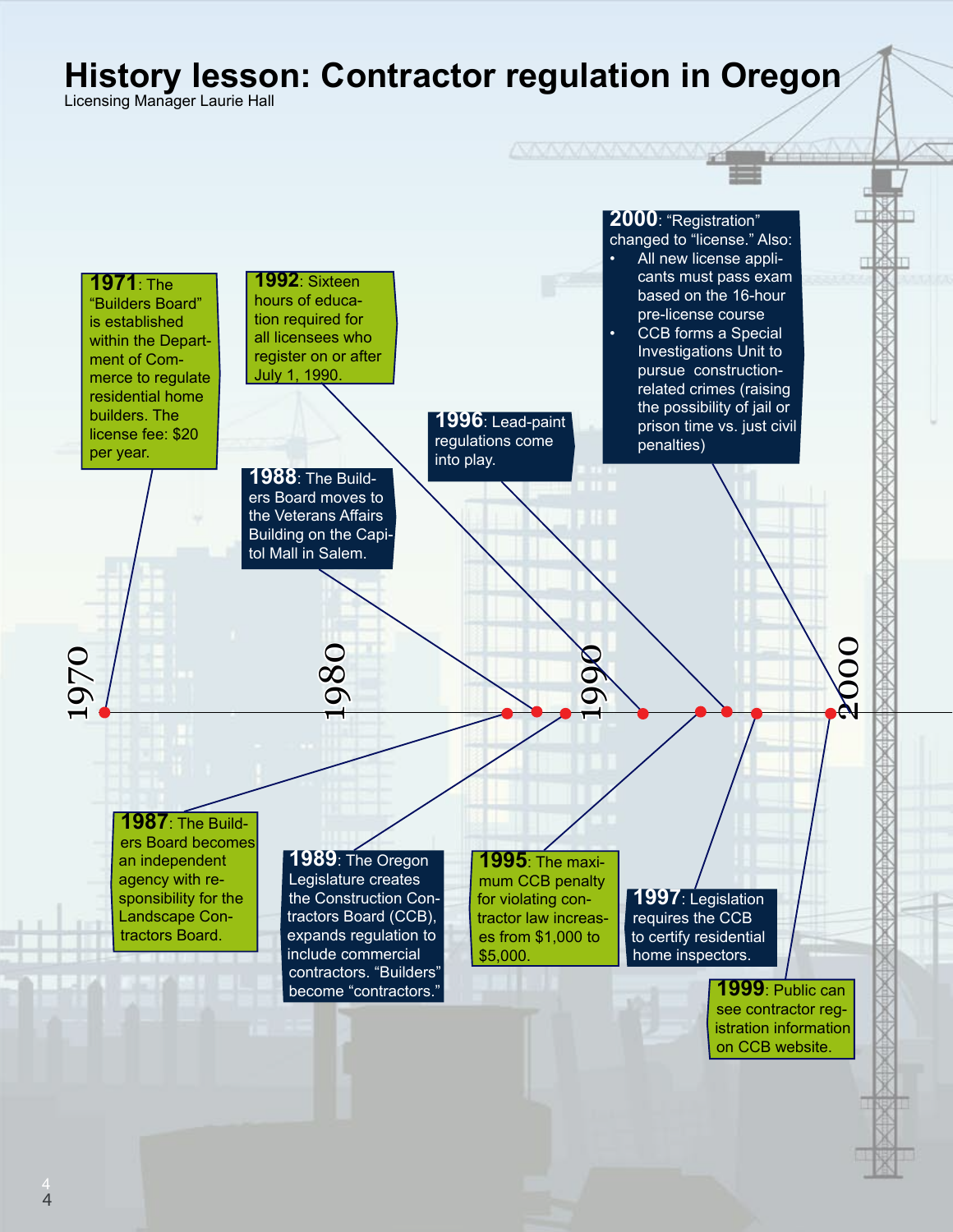### **MANDRE 2011**: Residen-**2010**: Contractors renovating homes or tial contractors child-occupied facilimust complete 16 ties built prior to 1978 hours of continuing must obtain a leadeducation; required based paint renovato take building tor's license from the exterior shell, **2015**: CCB CCB. Also: building codes, moves to a new lo-**Commercial** CCB-developed **2001**: All busication in downtown contractors now regulatory courses, Salem, 201 High nesses licensed **2007**: Licenssubject to conand electives. St. SE. after July 1, tinuing education ees who let their 2000, must have requirements. license lapse for 24 **2013**: Online an owner or em-**Locksmiths must** months or longer ployee who has license renewbe certified with must apply for a completed the als available for CCB. new license. pre-license class most licensees. Application/re-Today, 60 percent and exam. newal (two-year) of licensees renew fees increased online. **2004**: CCB licenses from \$260 to the developers. present \$325. 2005 2016 2010 **2008**: CCB **2014:** Residential continuing education **2002**: All busiadopts the "enrequirements reduced to eight hours for nesses that have dorsement" syscontractors licensed six years or more. The tem for identifying changed their CCB must approve all education providers contractor license entity type must and courses. Also: types. Also: obtain a new **2005**: The Leg-CCB adds four new restricted residential "Personal eleclicense. Also: islature defines license endorsements: Residential Locktion" workers The Landsmith Services Contractor; Home Inspec-Responsible Mancompensation scape Contor Services Contractor; Home Services aging Individual tractors Board coverage is Contractor; Home Energy Performance (RMI) as an owner required for all becomes a Score Contractor. or an employee of exempt comseparate, the business with Contractors using "leased" workers are semi-indepenmercial contracnow nonexempt, and must provide the controlling interest dent agency. tors. leasing agency's workers' compensation in a business. **Contractors** Chimney cleaninformation to CCB. can convert ing or servicing Handyman exemption from licensure to "inactive" businesses raised from \$500 to \$1,000. must be listatus and censed with the won't have to CCB. carry a bond or insurance.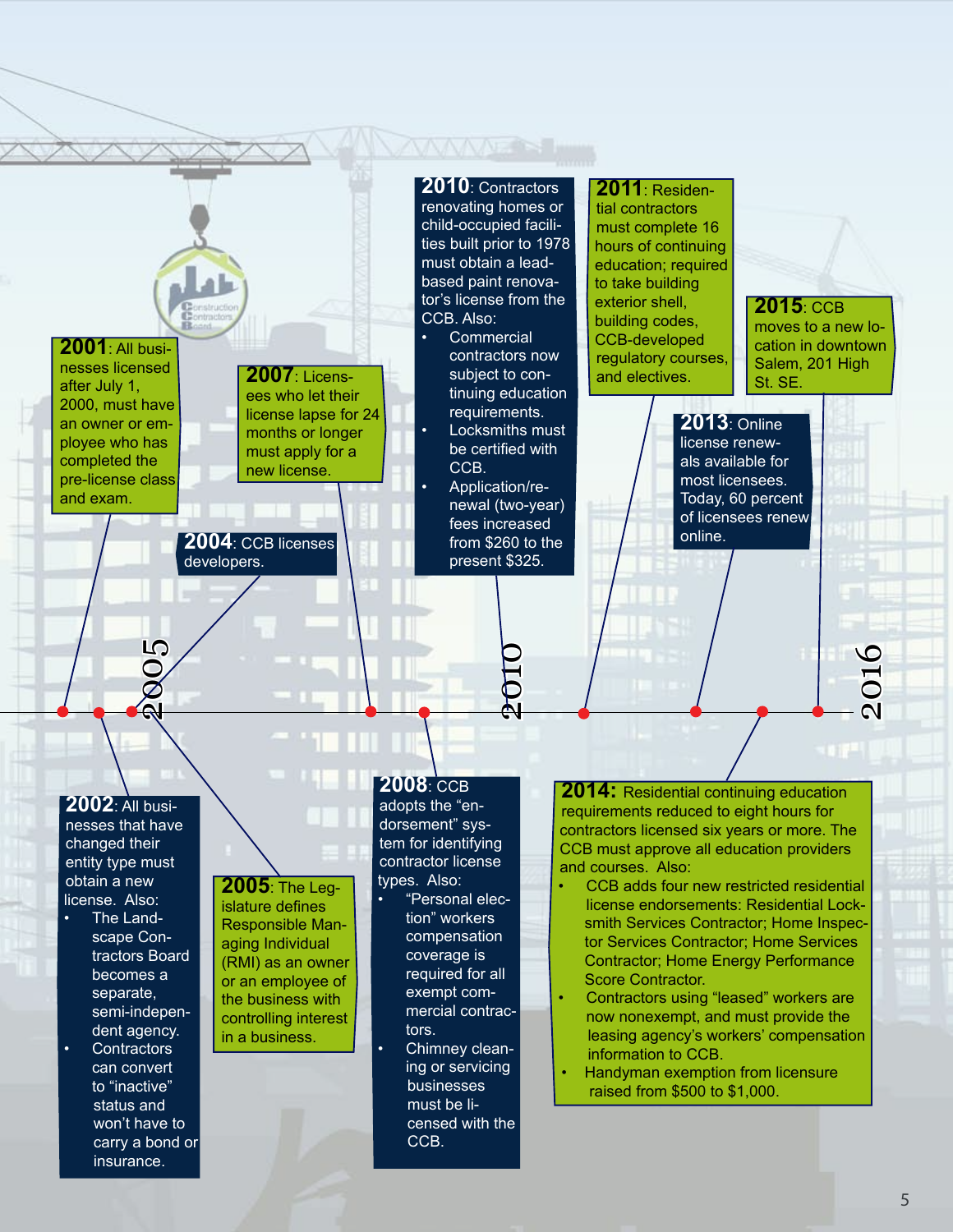# resources

**Career Fair:** The Department of Consumer and Business Services is hosting a career fair from 11 a.m. to 3 p.m. Jan. 13 at the Labor and Industries Building in Salem. Learn more at http://www.cbs.state.or.us/ dir/CareerFair/index.html.

### **IRS Small Business and Self-Employed Tax**

**Center:** One of the best ways to get tax information is to visit https://www.irs.gov/Businesses/Small-Businesses-&-Self-Employed/Small-Business-and-Self-Employed-Tax-Center-1.

### **A tax tip:**

• The IRS has simplified the paperwork and recordkeeping requirements for small businesses by raising from \$500 to \$2,500 the safe harbor threshold for deducting certain capital items.

Learn more at https://www.irs.gov/uac/Newsroom/ For-Small-Businesses-IRS-Raises-Tangible-Property-Expensing-Threshold-to-\$2,500-Simplifies-Filing-and-Recordkeeping.

# CCB NUMBERS TO KNOW

Average per month

- 6,894: Phone calls
- 1,270: Renewals processed
- 9,261: Documents mailed
- 3,816: Insurance documents processed
- 1,213: Bond documents processed

Least busy day? **Friday**

# **Oregon Sick Time**

### **What is Oregon Sick Time?**

Beginning Janury 1, 2016, all employers with 10 or more employees in Oregon (six in Portland) must provide up to 40 hours of paid leave per year. Employers with less than 10 employees (less than six in Portland) must provide 40 hours of *unpaid* protected sick time.

### **How does Oregon Sick Time accrue?**

Employees accrue 1 hour of sick time for every 30 hours worked or 1-1/3 hours for every 40 hours worked.

### **When are employees eligible to take Oregon Sick Time?**

Employees are eligible for Oregon Sick Time on their 91st day of employment.

### **What if I have 11 employees but only for a short period of time as seasonal employees?**

For counting purposes, all employees (full-time, parttime, and temporary) will be looked at for determining the number of employees. The number of employees is calculated based on the number of employees an employer has per day during each of 20 workweeks in the calendar or fiscal year immediately preceding the year in which an employee's sick time is to be taken.

### **What is meant by a year? How is it measured?**

"Year" includes any consecutive 12-month period, such as a calendar year, a tax year, a fiscal year, a contract year or the 12-month period beginning on the anniversary of the date of employment.

### **How much is an employee paid for Oregon Sick Time?**

Their regular rate of pay. If an employee is paid on a commission or piece-rate, the employee needs to be paid at least Oregon minimum wage.

### **Does an employer have to pay sick time out when an employee leaves employment?**

No. The statute is specific. An employer does not have to pay out for accrued unused sick time.

### **What if an employer has an existing sick time or PTO?** If this plan is, "substantially equivalent" or more generous to the employee than the minimums of the law, this policy shall be deemed, "in compliance."

*From the Oregon Bureau of Labor website. Learn more at http://www.oregon.gov/BOLI/WHD/OST/Pages/index. aspx*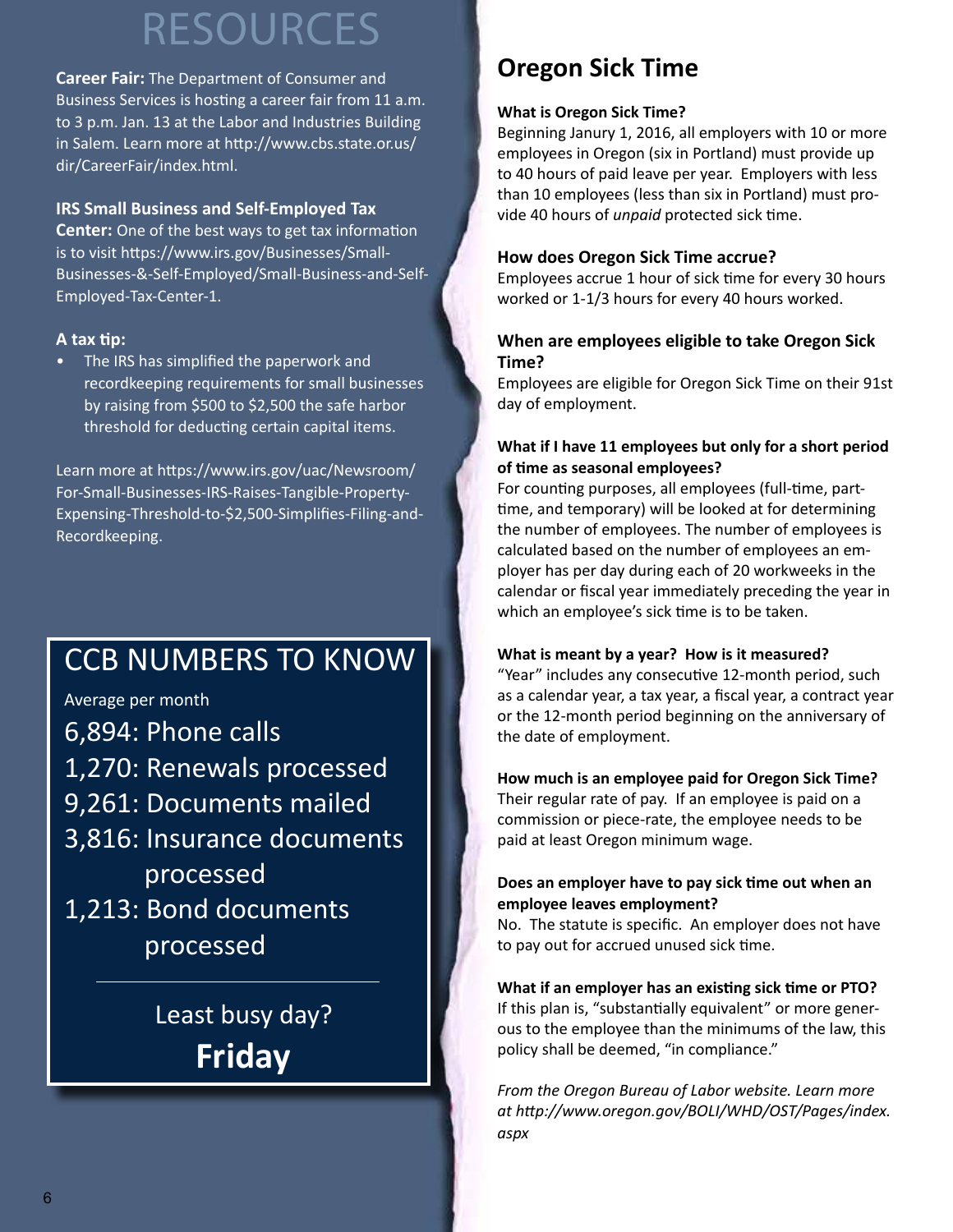## **Temporary asbestos rules**

From the Department of Environmental Quality (DEQ)

DEQ has adopted temporary rules that require an asbestos survey be completed prior to demolition of residential properties. Here is information about the temporary rules:

- A survey must be conducted before demolishing any residence that was constructed before Jan. 1, 2004.
- A copy of the survey must be kept on site and provided to DEQ upon request.
- A survey is not required if all of the material will be handled and disposed of as asbestos- containing material.
- DEQ can grant a waiver of the survey requirement if requested in writing and documentation proves to our satisfaction that there is no asbestos-containing material present.
- The temporary rules became effective Jan. 1, 2016.
- Public hearings for the permanent rules are being held on Jan. 19, 2016 at the HQ, Salem, Coos Bay, Medford, Bend and Pendleton Offices. The hearing notice is available on DEQ's website.
- Non-residential buildings have always required a survey and this requirement has not changed for non-residential structures.

If you have questions, you can find information on DEQ's asbestos webpage http://www.deq.state.or.us/aq/ asbestos/index.htm. You may also contact the DEQ office nearest you:

- Clackamas, Clatsop, Columbia, Multnomah, Tillamook and Washington counties, call the Northwest Region – Portland Office to contact Susan Farland at 503-229-5982 or 800-452-4011.
- Benton, Lincoln, Linn, Marion, Polk and Yamhill counties, call the Western Region – Salem Office to contact Dottie Boyd at 503-378-5086 or 800-349- 7677.
- Jackson, Josephine and Eastern Douglas counties, call the Western Region – Medford Office to contact Steven Croucher at 541-776-6107 or 877-823-3216.
- Coos, Curry and Western Douglas counties, call the Western Region – Coos Bay Office to contact Martin Abts at 541-269-2721, ext. 222.
- Crook, Deschutes, Harney, Hood River, Jefferson, Klamath, Lake, Sherman and Wasco counties, call the Eastern Region – Bend Office to contact Frank Messina at 541-633-2019 or 866-863-6668.
- Baker, Gilliam, Grant, Malheur, Morrow, Umatilla, Union, Wallowa and Wheeler counties, call the

Eastern Region – Pendleton Office to contact Tom Hack at 541-278-4626 or 800-304-3513.

Lane County, call the Lane Regional Air Protection Agency at 541-736-1056

# **Don't miss your chance to get health insurance**

You only have a few days left to sign up for health insurance through HealthCare.gov. The last day to sign up, renew, or change plans for 2016 is Jan. 31, 2016.

If you don't get covered before the deadline, you could go a year without insurance. You could also pay a significant penalty when you file your 2016 taxes. The penalty for not having insurance in 2016 is the higher of these two numbers: 2.5 percent of your yearly household income or \$695 for every adult in your family plus \$347.50 for every child under 18.

If you already have health insurance, this is your last chance to change plans. You might be able to find a plan that better matches your needs and budget on HealthCare.gov. Last year, consumers who shopped and switched plans saved nearly \$400.

Financial help is available for many people if they enroll through HealthCare.gov. Depending on your income, you may qualify for tax credits to help pay your monthly premium and/or help with out-of-pocket costs such as deductibles and co-pays. 3 out of 4 Oregonians who used HealthCare.gov last year received tax credits averaging \$199 per month.

Oregon has a network of certified insurance agents and community organizations ready to help you enroll, free of charge. Click here to find someone in your area or call 1-855-268-3767 (toll-free).

Oregon also has 24 drop-in enrollment centers where you can get free help in-person. The enrollment centers will be open through Jan. 31. Find one near you.

To start shopping for plans, visit HealthCare.gov or call 1-800-318-2596 (toll-free) (TTY: 1-855-889-4325).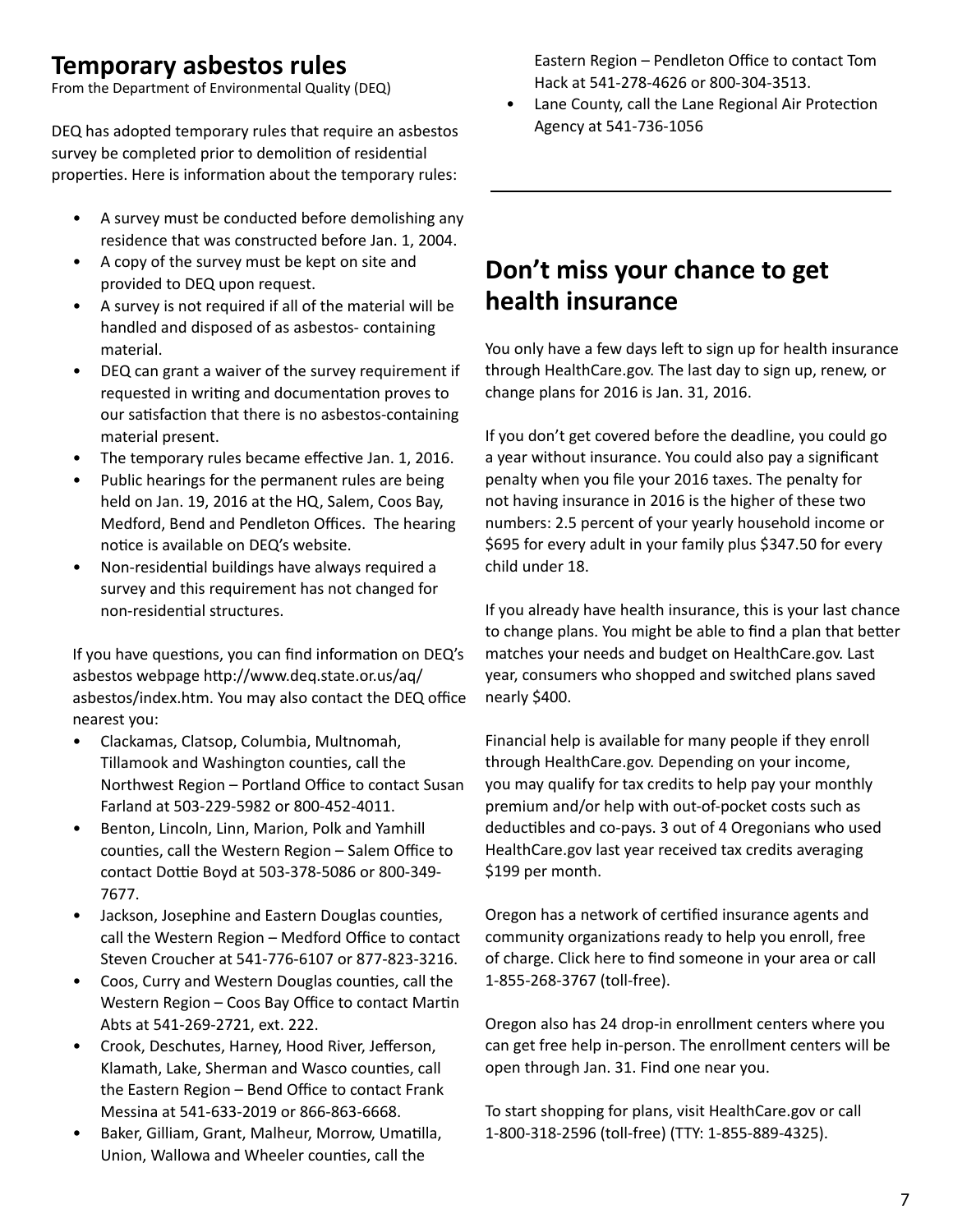# Education & outreach

# CCB Live Classes

In 2016, the CCB will hold three-hour classes in Salem on Feb. 17, June 2, and Nov. 3. All Salem classes start at 9 a.m., will be held at CCB offices at 201 High St. SE, and require registration. You can register online by going to www.oregon.gov/CCB/Pages/ccbclasses.aspx. You will also see dates for the live CCB classes we will hold outside Salem in spring 2016.

The CCB will also offer a three-hour class as part of the Home Builders Association (HBA) BuildRight conference April 20-21. Register with the HBA.

### **Online classes**

Most contractors take the CCB classes online. You must log into your account to take these classes. If you need to create an account, select the orange "Register" button.

### **Stormwater management summit**

The Mid-Willamette Outreach Group sponsors this one-day training on Jan. 26 in Keizer on the topics of construction erosion prevention, stormwater facility design standards, and operation/maintenance of public stormwater facilities. Contractors can get six hours of Series B continuing education credit. Learn more at http://www.cityofsalem. net/erosionsummit.

## Recent news releases

- Patrick Scott Cartwright, 47, will spend five years in prison for stealing money from a Lane County homeowner who hired him through a church friend for a construction project.
- James E. Gabriel, an unlicensed construction contractor doing business as Florence Hearth and Patio, must make nearly \$18,000 in restitution to four clients and shut down his business for repeated violations of construction contracting law and court-approved agreements.
- The Construction Contractors Board (CCB) fined a Washington-based business \$5,000 for working without a license while building a single-family tree house in a Sitka spruce in Neskowin.
- A con artist is now serving  $2 \frac{1}{2}$  years in prison after pleading no contest to stealing a legitimate construction contractor's business name and license number. Gerald James Borton, 41, of Gresham, allegedly used the information to bilk unsuspecting customers out of thousands of dollars.



*CCB Enforcement Manager Stan Jessup explains structure types at one of the CCB three-hour classes covering laws, rules and business practices. Residential contractors must complete three CCB courses for continuing education. Catch a live presentation or take the three hours online.*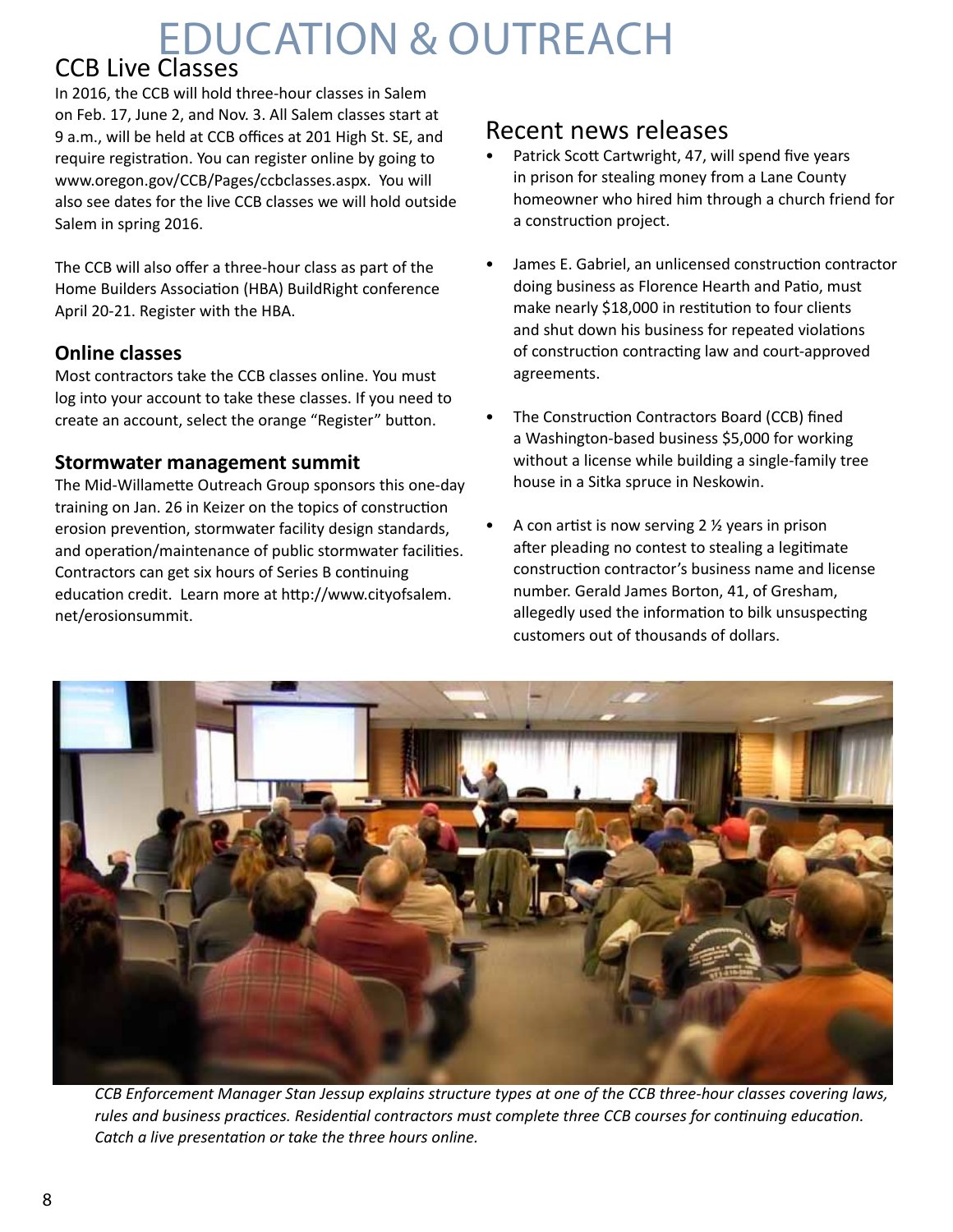# **Mentoring, marketing, managing money…**

*Our second visit with the contractor we're following through his first year*



*Tylor (left) and business mentorTravis (right) during interview with the CCB at a vendor's store.* 

Three months after we first spoke with Tylor Stone, the painting contractor who is just starting his business, we meet again, this time in a Corvallis paint store. As it rains, Tylor and his mentor, Travis Wagar, contemplate the approach of winter.

Winter, in fact, is a big reason Travis offers to help new painters make it on their own.

 "The nature of painting is you have to lay off people in the wintertime even if you had a great summer," he said.

So he encourages employees with an affinity for painting to be their own boss. Both he and Tylor say learning the painting trade is relatively straightforward. But knowing how to run a business is something else altogether.

From the mentor perspective: "Half of it, I think…is figuring out whether that person has what's necessary to be a business owner," Travis said.

Tylor already realizes that it isn't the craft that makes the business owner as much as "the mindset of how you go about making money." In the first month, he called Travis multiple times a day.

 "And half those calls was me telling him you're not an employee anymore," Travis says. "Just think like a business owner. And then the answer came…"

"That was always the answer…" Tylor agrees.

### **Bidding**

Early on, Tylor asked lots of questions about pricing. Once he panicked, and tossed out a number to a client only to hear from Travis "Never give a price on the spot."

In contrast to mathematical formulas (square feet times a number), Travis' system is more "home-brewed but strangely more accurate," Tylor said. "You look at the room and think, 'this many gallons,'" Tylor said.

While "a little more empowering" than math equations, this system comes with experience, he concluded.

Of course, educating homeowners about the bid is as important as selecting paint. Travis and Tylor not only tell clients what's in the bid, they tell them what's not. So when a recent client said to Tylor, "You're going to do the baseboards, too, right?" he directed them to his written bid. It said "This bid does not reflect any baseboards." That would have been days' worth of additional of work.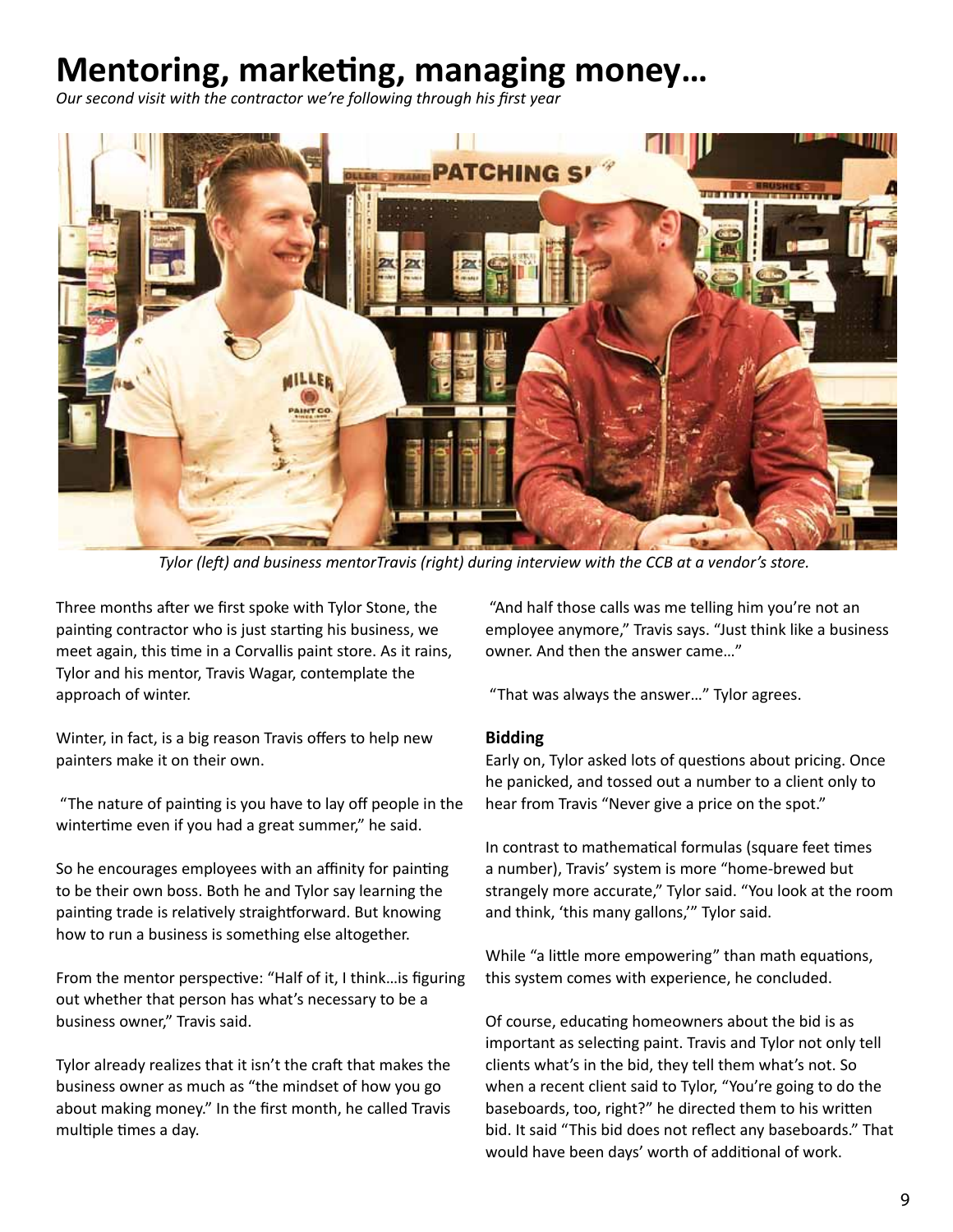When Tylor presents a bid, he explains to homeowners that it is based on two coats of paint. He describes the grade of his paint. And, he sticks to his guns about his pricing and the type of painter he wants to be. That's the case even when it's a Friday, he has no jobs lined up for Monday and a prospective client is pushing back on his hourly rate. "Is it, like, \$10 an hour?" the man suggests.

You can find that price, Travis notes, "but I'm more."

"You have to know who you are," he says.

Problems with a job typically arise because of unreasonable timeframes or lack of information, Travis said. So, he puts plenty of time into a bid. If there is anything WORK BID that's unclear, the benefit of the doubt goes to the homeowner, Travis says. "Of course, it should."

Clients often thank him for the detailed contract, "and the fact that you called me back."

Travis makes sure clients understand that when they get a bid (even though his software program says "estimate"), it's a number they can count on. "If I'm short on product because of my bad bidding, that's on me."

Tylor said that despite his fears he would need a law degree to generate a detailed bid and contract, he has found products online that work.

### **Client Relations**

As word-of-mouth painters, client relations are key. So, if a client needs a change order, be reasonable, Travis says. He looks for a way to do something free for each of his clients, a tip he picked up years ago from another contractor. It might be 30 minutes of something he knows how to do but they don't – fixing a cabinet door, for example.

Reading people can be as important as sizing up a job for a bid. Tylor is also learning to say "no," tactfully. Customers who insist they need you in two weeks or appear high maintenance may not be the best to take on, especially if you're already busy.

"It has to do with reading the market," Travis says. Several lower-maintenance jobs will generate the same amount of money, perhaps in less time.

"Every time my gut said 'no, I shouldn't do this' and I did it, I paid for it," he added.

### **Marketing**

Let's say your current job ends Friday, then there's a weekend, then…nothing. "It's basically like you have a job but you're going to be fired in four days," as Tylor puts it. So, what do you do? His goal to get jobs word of mouth, and that means no large advertising budget.

First, you deal with anxiety, something Travis recalls vividly. "It took me about four years to have that oh-no-what's-going-to-happen-nextfeeling go away.

> On the other hand, he told Tylor, "It doesn't actually help at all to be anxious so don't do it…It will actually mess with your motivation for that day."

Instead, they plotted out how much Tylor has saved, and his personal and business expenses. From there, Travis could map out a worse-case scenario. Some other strategies:

**Stop for Tyvek:** When Tylor sees Tyvek, the sign of a project under construction, he might turn his car around, shake someone's hand and leave his business card.

**Build relationships:** He's already developing some repeat customers, including a property management company. That came about because "my wife, unbeknownst to me, put my ad on Craigslist." She included his CCB number, which is required for any contractor who is advertising. As it turned out, the client called, in part, *because* Tylor holds a license.

**Work with your retailer.** Tylor lives 50 minutes from Miller's Paint but he makes the drive to a particular store in Corvallis. Retailers not only give customers a list of painters they recommend but Travis encourages Tylor to learn everything he can about the paint to further his expertise. "Talk to the people who actually know the chemistry," he says. "Get to know your product."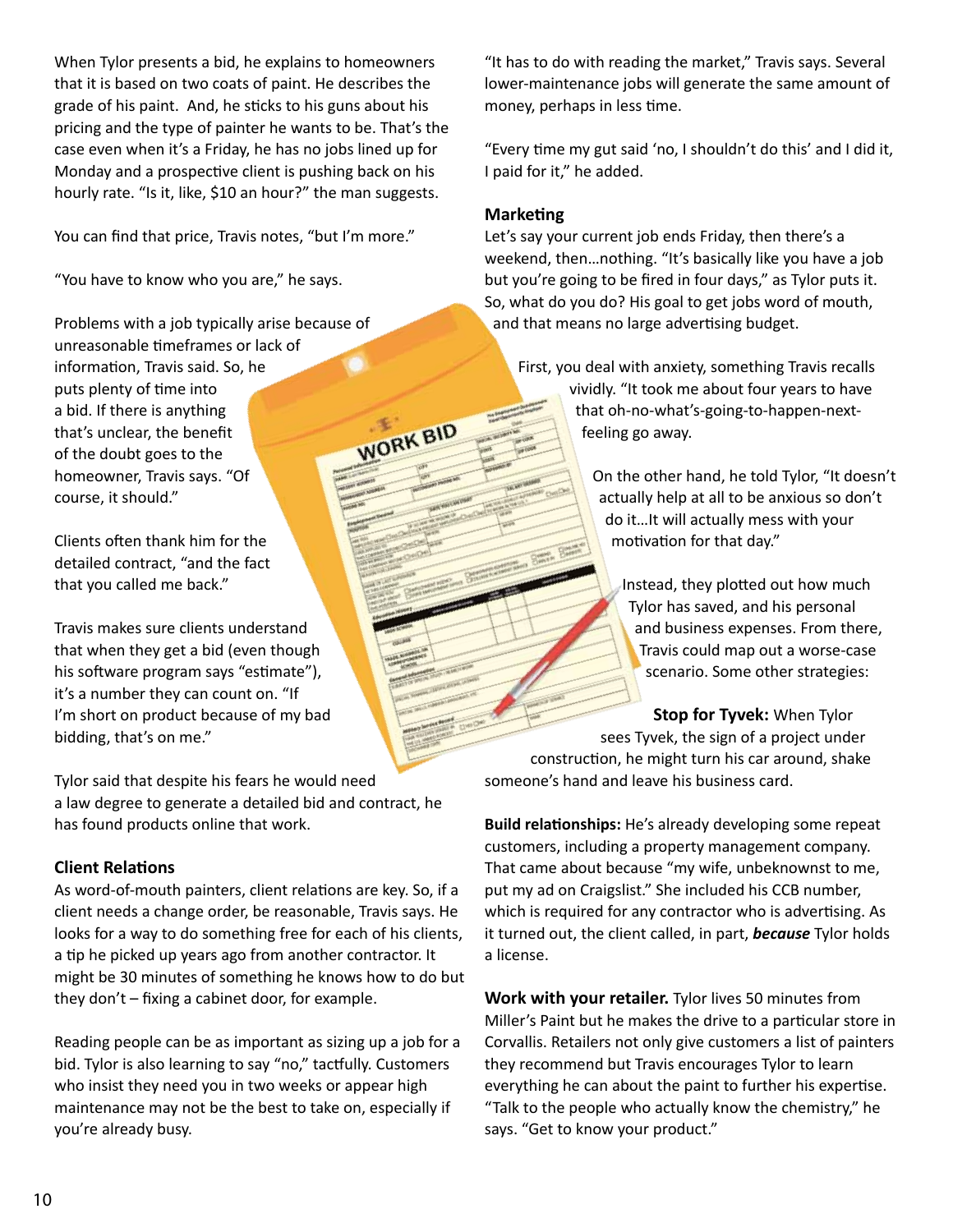**Network with contractors:** If you start referring your clients to other contractors for other types of work, they do the same back. "And if you do a good job in the midst of that, then people are happy all around and then you create a mini community of networking," Tylor said.

### **Managing money**

How do you handle the ebb and flow of money – from occasional big check to gaps between checks?

Manila envelopes. Tylor has one for each month. Inside each, are that month's bills for the household and the business. Everything from "eating out" to "cell phone bill" has an envelope. When he gets a chunk of money, wife Joelle pays bills – envelope by envelope. At a glance, he can see when he must have the next job. Come summer, it's just possible he'll fill a year's worth of envelopes. "The way my wife and I do finances now is way more awesome and way more oriented around managing freedom and time," he said.

### **Recordkeeping**

Taxes are unfamiliar territory so Tylor will follow in Travis' footsteps and pay an accountant an hourly rate to help him understand the Form 1040 (Schedule C) that he'll use to report income as a sole proprietor, and how to keep records.

Travis typically talks to his accountant twice a year now – once to prepare for getting tax information together and once when he drops off his information. He said an initial meeting to understand the form is well worth the money.

Meanwhile, no more crumbling and tossing receipts. Tylor keeps everything together in one spot. And, it's easy to keep receipts these days when he can put business expenses on a credit card, Miller Paint keeps a digital copy of everything he buys and most retailers will email receipts.

### **Conclusion**

Tylor still marvels at having a mentor who genuinely wants to help him get a start in business and has willingly fielded questions ranging from the quality of tape to use on a trim job to the proper bid on a job. "He's been super helpful," he says.

# **Tylor update**

Nearly three months since we first met Tylor, what has changed on the business side?

- Tylor found a new insurance agent. He wanted someone local who would talk him through the "confusing world" of insurance. Changing insurance agents isn't very complicated, he said, and his new agent in Corvallis was happy to explain the ropes.
- Changed license endorsement. Tylor changed his license endorsement from a limited residential contractor, which limited the amount he could earn per year and per job. He is now a specialty contractor. This is a typical endorsement for many painters, roofers and other contractors who specialize in a trade as opposed to working as a builder or general contractor. Lesson: Tylor learned that to change his endorsement with the CCB, he needed to fill out a form and pay \$20.
- Wife Joelle joins the business: She quit her job and now supports his business administratively at home fulltime. "I couldn't do it without her," Tylor said.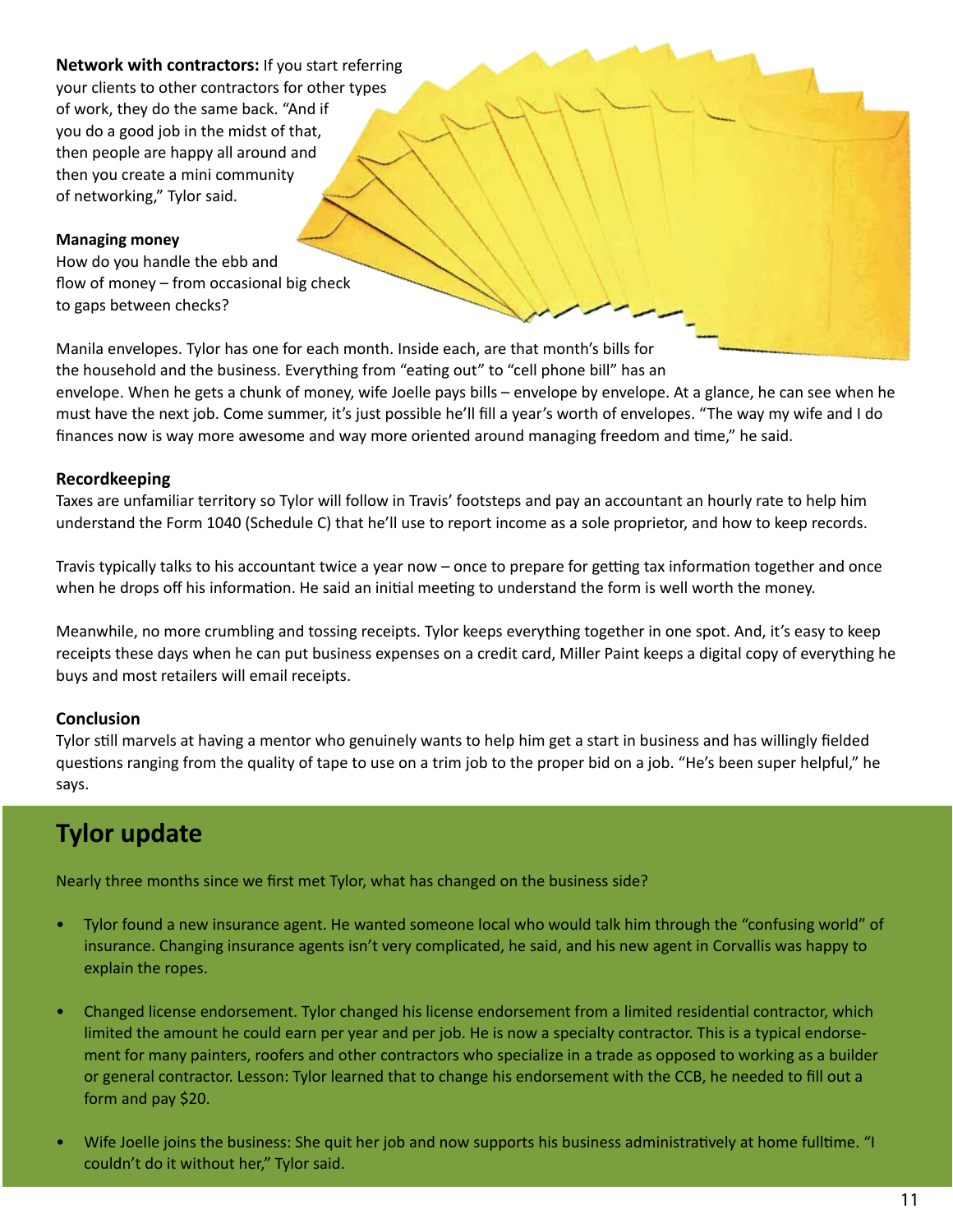## Civil Penalties Issued Oct 1, 2015 - Dec 31, 2015

The Oregon Construction Contractors Board (CCB) recently announced final orders assessing civil penalties issued to Oregon contractors for violation of the Construction Contractors Law (ORS 701). Oregon law requires all construction contractors to be licensed with the CCB before they advertise, bid on, or perform construction, remodeling, or repair work.

The CCB issued 212 penalties between Oct 1, 2015 and Dec 31, 2015.

| <b>Central Oregon</b>                                                           |                    |                                                                                                                       |
|---------------------------------------------------------------------------------|--------------------|-----------------------------------------------------------------------------------------------------------------------|
| <b>CONTRACTOR / DOING BUSINESS AS / COUNTY WHERE VIOLATION OCCURRED</b>         |                    | PENALTY VIOLATION CODE                                                                                                |
| BACKCOUNTRY BUILDERS LLC / / Deschutes                                          | \$1,000            | Performed work without being<br>certified as a lead-based paint<br>renovation contractor.                             |
| CARROLL, BRIAN JAMES / / Deschutes                                              | \$1,000            | Working without a CCB license -<br>no complaint filed                                                                 |
| DOUBLE F WELDING & FABRICATION LLC / / Crook<br>G & K MASONRY INC / / Deschutes | \$1,000<br>\$1,000 | No large commercial endorsement<br>Failed to comply with Workers<br>Compensation laws.                                |
| HEINEMANN, ERIC MICHAEL / BALANCE BUILDER / Deschutes                           | \$1,000            | Performed work without being<br>certified as a lead-based paint<br>renovation contractor.                             |
| HELMUTH, ALLEN R / / Deschutes                                                  | \$600              | Advertising or bidding without a<br><b>CCB</b> license                                                                |
| <b>INTERIOR WOOD PRODUCTS LLC / / Crook</b>                                     | \$1,000            | Working without a CCB license -<br>no complaint filed                                                                 |
| JACK PROPERTIES LLC / / Deschutes                                               | \$1,000            | Hired an unlicensed subcontractor                                                                                     |
| JACK PROPERTIES LLC / / Deschutes                                               | \$1,000            | Having employees while in a<br>status that does not allow them to<br>have employees.                                  |
| JPH ENTERPRISE LLC / / Deschutes                                                | \$1,000            | Having employees while in a<br>status that does not allow them to<br>have employees.                                  |
| LMM INC / / Deschutes                                                           | \$1,000            | Having employees while in a<br>status that does not allow them to<br>have employees.                                  |
| LONE PINE CONTRACTING LLC / / Deschutes                                         | \$1,000            | Having employees while in a<br>status that does not allow them to                                                     |
| MCQ CONSTRUCTION LLC / / Deschutes                                              | \$1,000            | have employees.<br>Failed to comply with standards<br>and practices for lead based paint<br>activities or renovation. |
| OTTLINGER, JOSEPH RUSSELL / / Deschutes                                         | \$200              | Failed to provide Information<br>Notice to homeowner.                                                                 |
| OTTLINGER, JOSEPH RUSSELL / JOSEPH OTTLINGER CUSTOM BUILDING / Deschutes        | \$2,100            | Advertising or bidding without a<br><b>CCB</b> license                                                                |
| OTTLINGER, JOSEPH RUSSELL / JOSEPH OTTLINGER CUSTOM BUILDING / Deschutes        | \$1,000            | Having employees while in a<br>status that does not allow them to<br>have employees.                                  |
| OTTLINGER, JOSEPH RUSSELL / JOSEPH OTTLINGER CUSTOM BUILDING / Deschutes        | \$500              | Failed to meet minimum contract<br>standards.                                                                         |
| OTTLINGER, JOSEPH RUSSELL / / Deschutes                                         | \$100              | Failed to provide Consumer<br>Protection Notice document.                                                             |
| OTTLINGER, JOSEPH RUSSELL / / Deschutes                                         | \$100              | Failed to provide Consumer<br>Protection Notice.                                                                      |
| PARAZOO PLUMBING LLC / / Deschutes                                              | \$1,000            | Exempt licensee with employees.                                                                                       |
| ROBERT CAMEL CONTRACTING INC / / Deschutes                                      | \$1,000            | Hired an unlicensed subcontractor                                                                                     |
| ROMERO, DUANE EDWARD / DUANE E ROMERO CUSTOM BUILDERS / Deschutes               | \$1,000            | Working without a CCB license -<br>no complaint filed                                                                 |
| SNYDER, DUANE ROBERT / HIGH DESERT PLUMBERS / Deschutes                         | \$1,200            | Advertising or bidding without a<br><b>CCB</b> license                                                                |
| STILLS, JOSEPH / / Deschutes                                                    | \$600              | Advertising or bidding without a<br><b>CCB</b> license                                                                |
| STRAIGHT EDGE LLC / / Crook                                                     | \$1,000            | Working without a CCB license -<br>no complaint filed                                                                 |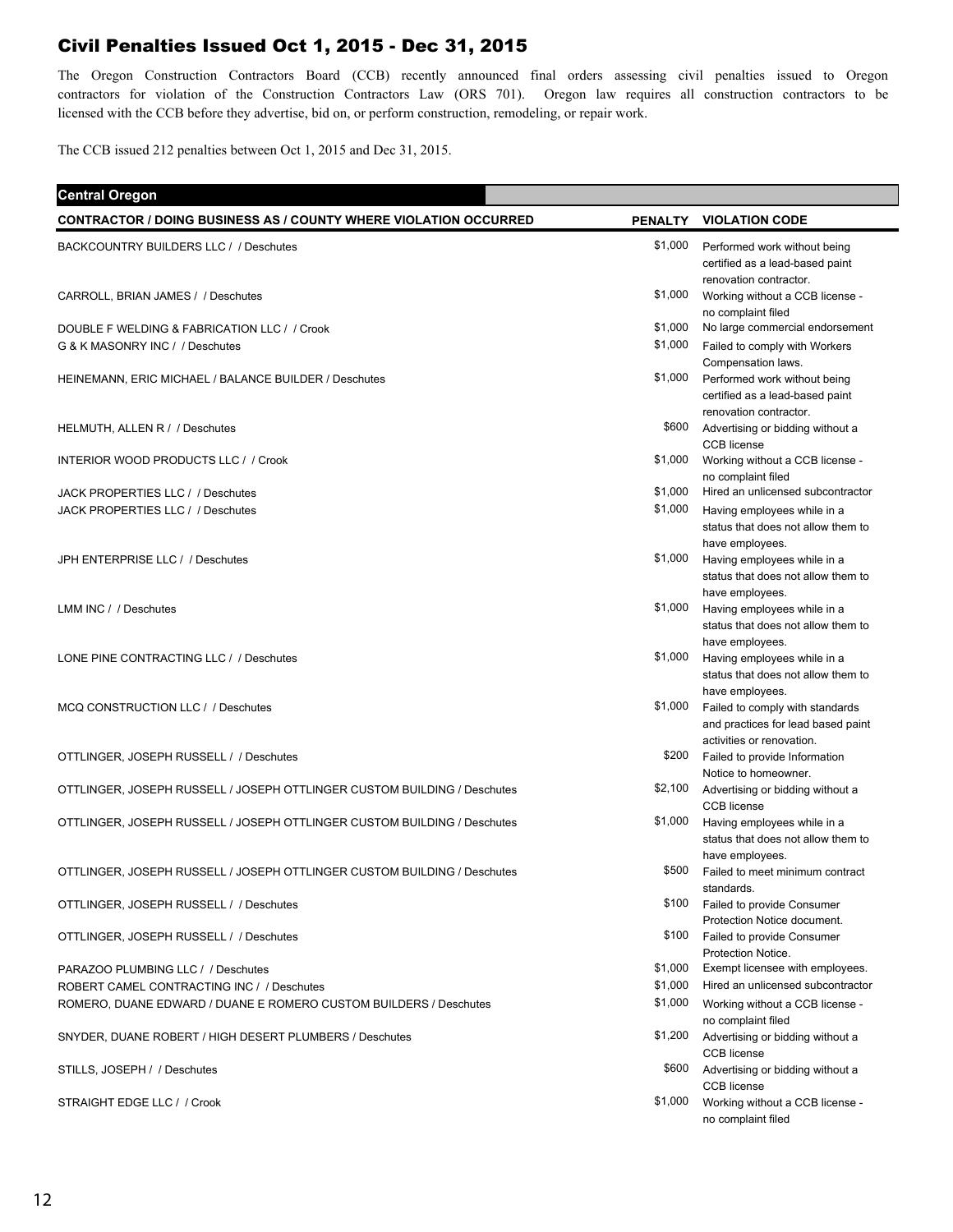| Paye Z UI O                                                             |                |                                                                           |
|-------------------------------------------------------------------------|----------------|---------------------------------------------------------------------------|
| <b>Central Oregon</b>                                                   |                |                                                                           |
| <b>CONTRACTOR / DOING BUSINESS AS / COUNTY WHERE VIOLATION OCCURRED</b> | <b>PENALTY</b> | <b>VIOLATION CODE</b>                                                     |
| TUCKER, CARL / / Deschutes                                              | \$1,000        | Having employees while in a<br>status that does not allow them to         |
| WESTERN PROTECTIVE COATINGS LLC / / Deschutes                           | \$1,000        | have employees.<br>No residential endorsement                             |
|                                                                         |                |                                                                           |
| <b>Eastern Oregon</b>                                                   |                |                                                                           |
| <b>CONTRACTOR / DOING BUSINESS AS / COUNTY WHERE VIOLATION OCCURRED</b> | <b>PENALTY</b> | <b>VIOLATION CODE</b>                                                     |
| 1ST CHOICE RESTORATION OF WALLA WALLA LLC / / Umatilla                  | \$100          | No license number on publications                                         |
| 4CS BUILDERS LLC / / Union                                              | \$1,000        | or advertisements.<br>Failed to comply with Workers<br>Compensation laws. |
| <b>BEDROCK CONSTRUCTION LLC / / Malheur</b>                             | \$1,000        | No large commercial endorsement                                           |

BRASSFIELD, WILL DEMPSEY / B & amp; B MASONRY / Malheur

FRANK W GEHRING CONSTRUCTION INC / / Umatilla

FRANK W GEHRING CONSTRUCTION INC / / Umatilla

FRANK W GEHRING CONSTRUCTION INC / / Umatilla

HACKETT, KENNETH / ROYAL FLUSH / Baker

LAIZURE, PETER JAMES / / Umatilla

MOREHEAD, PATRICK MICHAEL / MOREHEAD FLOORCOVERING / Wallowa

PARDUE, KEVIN LAMAR / PURDUECONTRACTING SERVICES / Union

PLENTY OF PAINT INC / / Wallowa

POLAR COMPANY LLC / POLAR CONSTRUCTION / Umatilla

RET CONSTRUCTION LLC / / Malheur **blue and the state of the state of the state of the state of the state of the state of the state of the state of the state of the state of the state of the state of the state of the state** RYWEST HOMES INC / / Malheur **but a large commercial endorsement** \$1,000 No large commercial endorsement SAGEBRUSH CONCRETE SAWING & DRILLING INC / / Morrow

SCOTT POWER CONTRACTING LLC / / Wallowa **\$1,000 Hired and unlicensed subcontract and unlicensed subcontract subcontract subcontract subcontract in unlicensed subcontract in the set of the set of the set of the set of the s** STICKNEY, DUANE RUFUS / / Union

STICKNEY, DUANE RUFUS / DR STICKNEY CONSTRUCTION CO / Union

STOUT BUILDING CONTRACTORS LLC / / Malheur \$1,000 Hired an unlicensed subcontractor USA SERVICES INC / / Malheur

VALLEY WIDE COOPERATIVE INC / / Malheur

|                                                                  |                | no complaint filed                                    |
|------------------------------------------------------------------|----------------|-------------------------------------------------------|
| <b>North Central Oregon</b>                                      |                |                                                       |
| CONTRACTOR / DOING BUSINESS AS / COUNTY WHERE VIOLATION OCCURRED | <b>PENALTY</b> | <b>VIOLATION CODE</b>                                 |
| BISPING, MICHAEL BRIAN / MONTANA LOG HOMES SERVICES / Wasco      | \$1,000        | Working without a CCB license -<br>no complaint filed |
| <b>Oregon Coast</b>                                              |                |                                                       |
| CONTRACTOR / DOING BUSINESS AS / COUNTY WHERE VIOLATION OCCURRED | <b>PENALTY</b> | <b>VIOLATION CODE</b>                                 |

BOLER, ERIC / / Coos

no complaint filed

\$1,000 Working without a CCB license no complaint filed

\$200 Failed to provide Information Notice to homeowner.

\$100 Failed to provide Consumer Protection Notice.

\$100 Failed to provide Consumer Protection Notice document.

\$5,000 Working without a CCB license no complaint filed

\$5,000 Working without a CCB license no complaint filed

\$5,000 Working without a CCB license no complaint filed

\$1,000 Working without a CCB license no complaint filed

\$1,000 Performed work without being certified as a lead-based paint renovation contractor.

\$1,000 Working without a CCB license no complaint filed

\$1,000 Working without a CCB license -

\$1,000 Having employees while in a

have employees.

\$1,000 Performed work without being

\$1,000 Working without a CCB license no complaint filed

\$1,000 Working without a CCB license n<br>Complete files

no complaint filed

status that does not allow them to

certified as a lead-based paint renovation contractor.

\$5,000 Working without a CCB license no complaint filed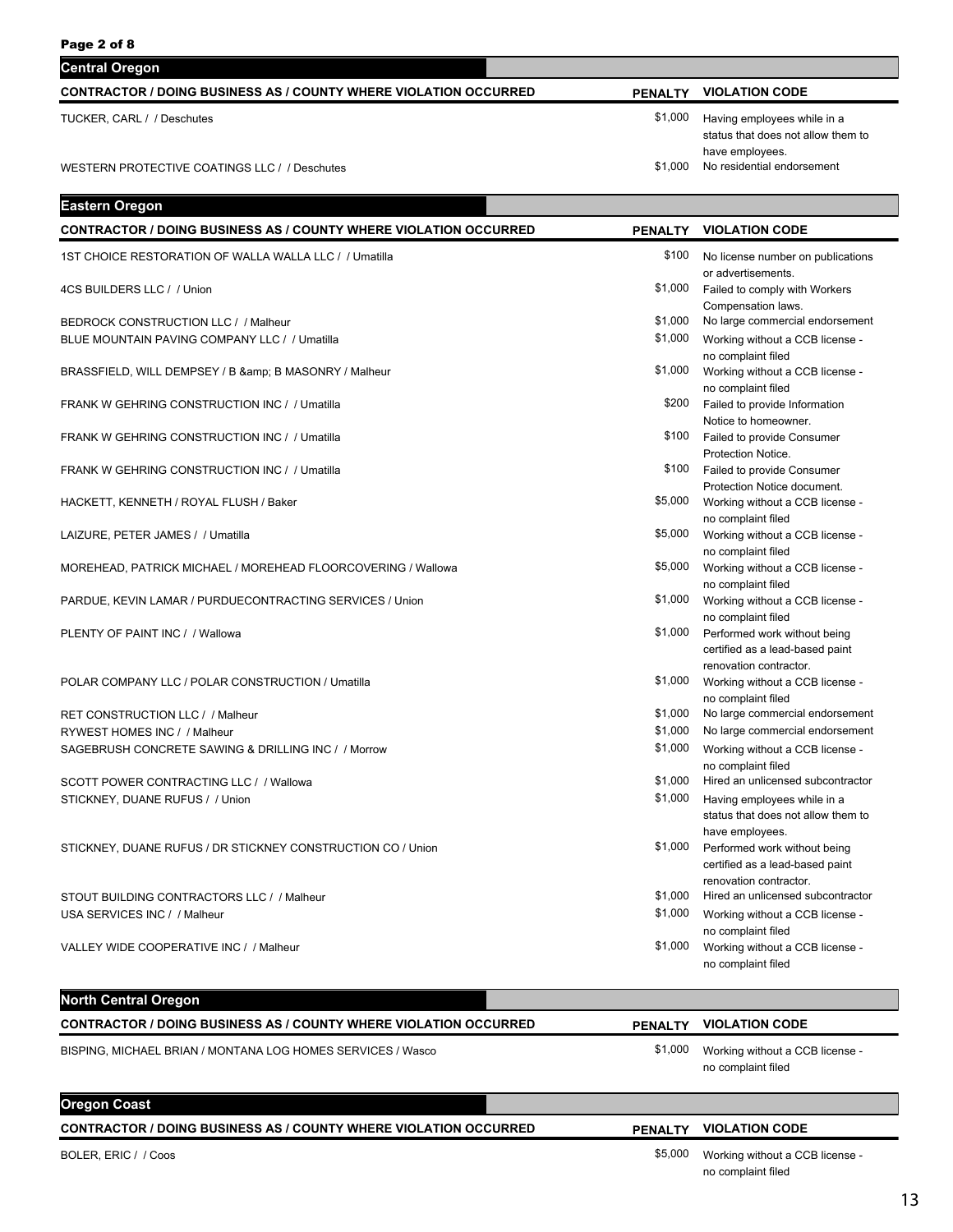| <b>Oregon Coast</b>                                                     |                |                                                                                      |
|-------------------------------------------------------------------------|----------------|--------------------------------------------------------------------------------------|
| <b>CONTRACTOR / DOING BUSINESS AS / COUNTY WHERE VIOLATION OCCURRED</b> | <b>PENALTY</b> | <b>VIOLATION CODE</b>                                                                |
| DONALDSON, CRAIG JOHN / KIWI FAB / Tillamook                            | \$1,000        | No residential endorsement                                                           |
| FAIRCHILD JR, JAMES LEE / BIG RED CONSTRUCTION SERVICE / Lincoln        | \$1,000        | Having employees while in a<br>status that does not allow them to<br>have employees. |
| HOWE JR, GERALD EARL / / Clatsop                                        | \$1,000        | Working without a CCB license -<br>no complaint filed                                |
| <b>JMC QUALITY BUILDERS CORP / / Lincoln</b>                            | \$1,000        | Working without a CCB license -<br>no complaint filed                                |
| KAMNA, KYLE LEE / KAMCO / Lincoln                                       | \$1,000        | Having employees while in a<br>status that does not allow them to<br>have employees. |
| L & L CARPET CARE LLC / L & L CARPET CARE / Lincoln                     |                | \$600 Advertising or bidding without a<br>CCB license                                |
| LANDRY, MATTHEW LEE / / Lincoln                                         | \$5,000        | Working without a CCB license -<br>complaint filed                                   |
| LYBERIS, JAMES MOREY / JAMES LYBERIS REMODELING / Lincoln               | \$1,000        | Failed to comply with Workers<br>Compensation laws.                                  |
| MALO, SARAH KAY / / Curry                                               | \$1,000        | Working without a CCB license -<br>no complaint filed                                |
| NELSON TREEHOUSE & SUPPLY LLC / / Lincoln                               | \$5,000        | Working without a CCB license -<br>no complaint filed                                |
| STRUCTURED CONCEPTS INC / / Clatsop                                     | \$1,000        | No permit and complaint was filed<br>with the CCB.                                   |
| STRUCTURED CONCEPTS INC / / Clatsop                                     | \$500          | No written contract.                                                                 |
| USA SERVICES INC / / Lincoln                                            | \$1,000        | Working without a CCB license -<br>complaint filed                                   |
| WILKINSON FAMILY ENTERPRISES LLC / / Tillamook                          | \$1,000        | Having employees while in a<br>status that does not allow them to<br>have employees. |

| <b>Portland Metropolitan Area</b>                                       |                  |                                                                              |
|-------------------------------------------------------------------------|------------------|------------------------------------------------------------------------------|
| <b>CONTRACTOR / DOING BUSINESS AS / COUNTY WHERE VIOLATION OCCURRED</b> | <b>PENALTY</b>   | <b>VIOLATION CODE</b>                                                        |
| A 1 AMERICAN CONTRACTORS INC / / Multnomah                              | \$1,000<br>\$600 | No large commercial endorsement                                              |
| AA REMODELING LLC / / Multnomah                                         |                  | Advertising or bidding without a<br>CCB license                              |
| AH CONSTRUCTION LLC / / Columbia                                        | \$5,000          | Working without a CCB license -<br>complaint filed                           |
| AISEA, MELEANA OFAKIMULI / TM CONCRETE / Multnomah                      | \$700            | Advertising or bidding without a<br>CCB license                              |
| AISEA, MELEANA OFAKIMULI / TM CONCRETE / Multnomah                      | \$700            | Advertising or bidding without a                                             |
| AISEA, MELEANA OFAKIMULI / TM CONCRETE / Multnomah                      | \$700            | CCB license<br>Advertising or bidding without a                              |
| AISEA, MELEANA OFAKIMULI / TM CONCRETE / Multnomah                      | \$700            | <b>CCB</b> license<br>Advertising or bidding without a                       |
| AKI PAINTING LLC / AK PAINTING / Multnomah                              | \$1,000          | <b>CCB</b> license<br>Performed work without being                           |
|                                                                         |                  | certified as a lead-based paint                                              |
| AMES, HOMER R / / Washington                                            | \$5,000          | renovation contractor.<br>Working without a CCB license -<br>complaint filed |
| ARELLANOS CONSTRUCTION LLC / / Clackamas                                | \$1,000          | No residential endorsement                                                   |
| ARELLANOS CONSTRUCTION LLC / / Clackamas                                | \$1,000          | No residential endorsement                                                   |
| BANKEL, RUSSELL JOHN / / Multnomah                                      | \$1,000          | Working without a CCB license -<br>no complaint filed                        |
| BURRIS, JOHN CALVIN / CREATIVE LIVING SPACES / Multnomah                | \$1,000          | No permit and complaint was filed<br>with the CCB.                           |
| CANCHOLA, JAVIER CABRERA / / Clackamas                                  | \$1,000          | Working without a CCB license -                                              |
| CARSON, KEVIN MICHAEL / / Multnomah                                     | \$1,000          | no complaint filed<br>Working without a CCB license -                        |
| CHELSEA FLOORING LLC / / Washington                                     | \$5,000          | no complaint filed<br>Working without a CCB license -<br>no complaint filed  |
| CLOW ROOFING & SIDING COMPANY / / Clackamas                             | \$1,000          | No permit and complaint was filed<br>with the CCB.                           |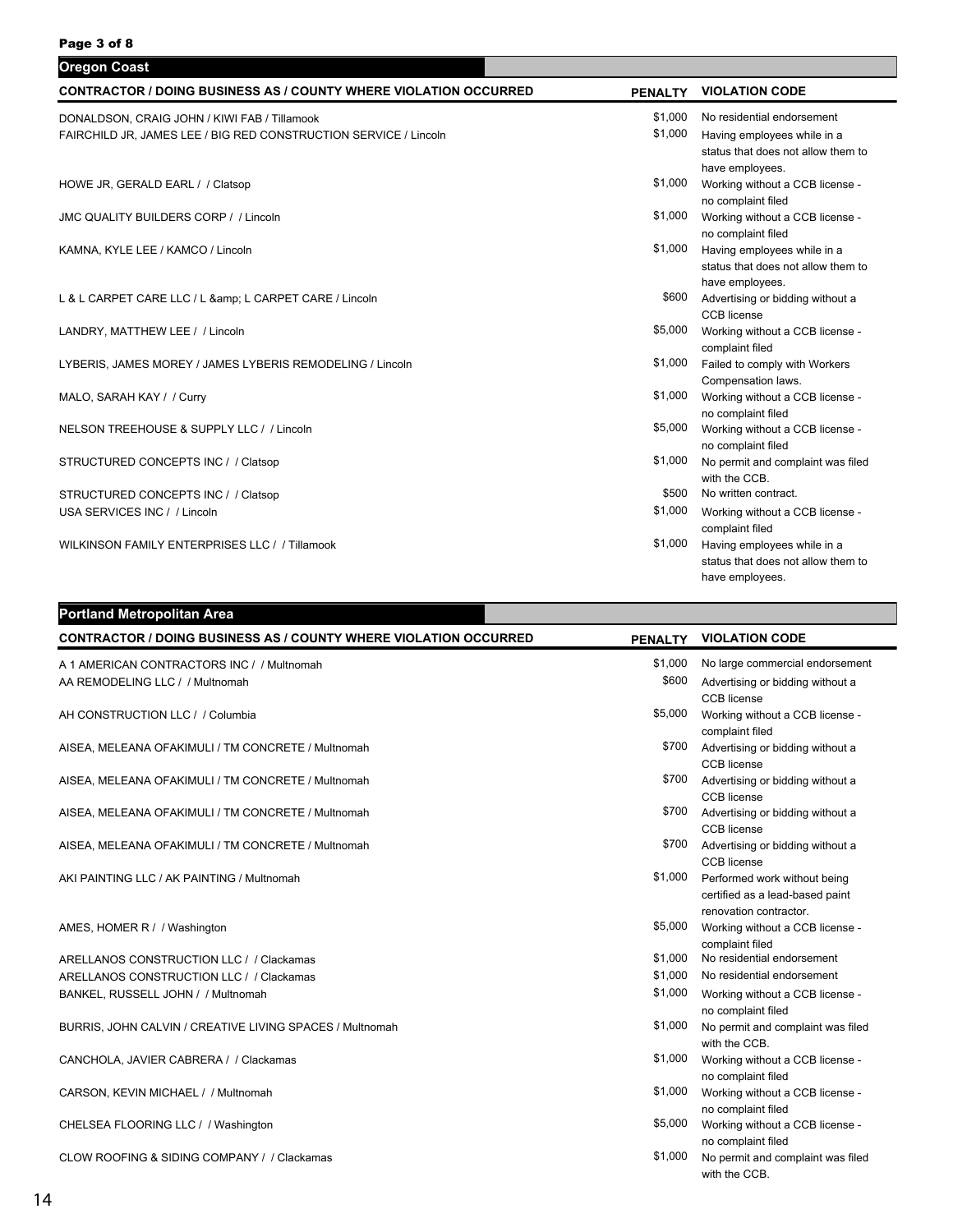| <b>Portland Metropolitan Area</b>                                                                                     |                  |                                                                                             |
|-----------------------------------------------------------------------------------------------------------------------|------------------|---------------------------------------------------------------------------------------------|
| <b>CONTRACTOR / DOING BUSINESS AS / COUNTY WHERE VIOLATION OCCURRED</b>                                               |                  | PENALTY VIOLATION CODE                                                                      |
| COLIRON, TRAVIS / / Multnomah                                                                                         | \$600            | Advertising or bidding without a<br><b>CCB</b> license                                      |
| CRAFTS CONSTRUCTION COMPANY LLC / / Multnomah                                                                         | \$1,000          | Having employees while in a<br>status that does not allow them to                           |
| CRYSTAL SPRINGS CONSTRUCTION LLC / / Clackamas                                                                        | \$1,000          | have employees.<br>Having employees while in a<br>status that does not allow them to        |
| DIAZ ESTRADA, SALUD Y EFRAIN / / Multnomah                                                                            | \$600            | have employees.<br>Advertising or bidding without a<br><b>CCB</b> license                   |
| DIRTYWORKS HOME SERVICES LLC / / Washington                                                                           | \$600            | Advertising or bidding without a<br><b>CCB</b> license                                      |
| DUGI CONSTRUCTION LLC / / Multnomah<br>DUNKLEY, GARY WAYNE / / Multnomah                                              | \$1,000<br>\$700 | No residential endorsement<br>Advertising or bidding without a                              |
| FLINCHBAUGH, RICHARD H / / Multnomah                                                                                  | \$600            | <b>CCB</b> license<br>Advertising or bidding without a                                      |
| FOGLIO HOMES & DEVELOPMENT INC / / Clackamas                                                                          | \$200            | <b>CCB</b> license<br>Failed to provide Information                                         |
| GABINO TLELO PANECATL / / Multnomah                                                                                   | \$1,000          | Notice to homeowner.<br>Working without a CCB license -<br>no complaint filed               |
| GREEN, RYAN ERIK / / Washington                                                                                       | \$1,000          | Working without a CCB license -<br>no complaint filed                                       |
| GUZMAN-CAZAREZ, HUMBERTO / / Multnomah                                                                                | \$5,000          | Working without a CCB license -<br>no complaint filed                                       |
| GUZMAN-CAZEREZ, HUMBERTO / / Multnomah                                                                                | \$5,000          | Working without a CCB license -<br>no complaint filed                                       |
| HIGH PERFORMANCE HOMES INC / HIGH PERFORMANCE HOMES / Multnomah                                                       | \$1,000          | Engaged in dishonest or<br>fraudulent conduct.                                              |
| HUDSON CONSTRUCTION INC / / Multnomah<br>JEFFREY S BRYAN & DAWN MARIE NELSON BRYAN / / Washington                     | \$1,000<br>\$200 | Hired an unlicensed subcontractor<br>Failed to provide Information                          |
| JEFFREY S BRYAN & DAWN MARIE NELSON BRYAN / / Washington                                                              | \$1,000          | Notice to homeowner.<br>Having employees while in a<br>status that does not allow them to   |
| JEFFREY S BRYAN & DAWN MARIE NELSON BRYAN / / Washington                                                              | \$500            | have employees.<br>No written contract.                                                     |
| JEFFREY S BRYAN & DAWN MARIE NELSON BRYAN /  / Washington<br>JEFFREY S BRYAN & DAWN MARIE NELSON BRYAN / / Washington | \$100<br>\$100   | Failed to provide Consumer<br>Protection Notice document.<br>Failed to provide Consumer     |
| JRBCC CORP / / Clackamas                                                                                              | \$5,000          | Protection Notice.<br>Working without a CCB license -                                       |
| KEYSTONE TILE & MARBLE LLC / / Clackamas                                                                              | \$1,000          | complaint filed<br>Having employees while in a                                              |
| KINGDOM BUILDERS INC / / Clackamas                                                                                    | \$1,000          | status that does not allow them to<br>have employees.<br>Performed work without being       |
|                                                                                                                       |                  | certified as a lead-based paint<br>renovation contractor.                                   |
| LEE, JOSEPH ROY / / Multnomah                                                                                         | \$600            | Advertising or bidding without a<br><b>CCB</b> license                                      |
| MCCORMICK, CLAUDIA ELIZABETH / / Washington                                                                           | \$5,000          | Advertising or bidding without a<br>CCB license                                             |
| MITCHELL, BLANCY JACOB / ALLOVER NORTHWEST PAVING / Multnomah                                                         | \$5,000          | Working without a CCB license -<br>complaint filed                                          |
| MJK CONSTRUCTION LLC / / Multnomah                                                                                    | \$1,000          | Performed work without being<br>certified as a lead-based paint                             |
| MURPHYS MASONRY & CONSTRUCTION LLC / / Columbia                                                                       | \$1,000          | renovation contractor.<br>Having employees while in a<br>status that does not allow them to |
| NEAL, KENNETH DANIEL / / Multnomah                                                                                    | \$600            | have employees.<br>Advertising or bidding without a                                         |
| NELSON JR, WILLIAM BOYD / JB SERVICES / JBS MAINTENANCE / Clackamas                                                   | \$5,000          | <b>CCB</b> license<br>Working without a CCB license -                                       |
| NELSON, BRYAN ALBERT / / Multnomah                                                                                    | \$5,000          | complaint filed<br>Working without a CCB license -<br>complaint filed                       |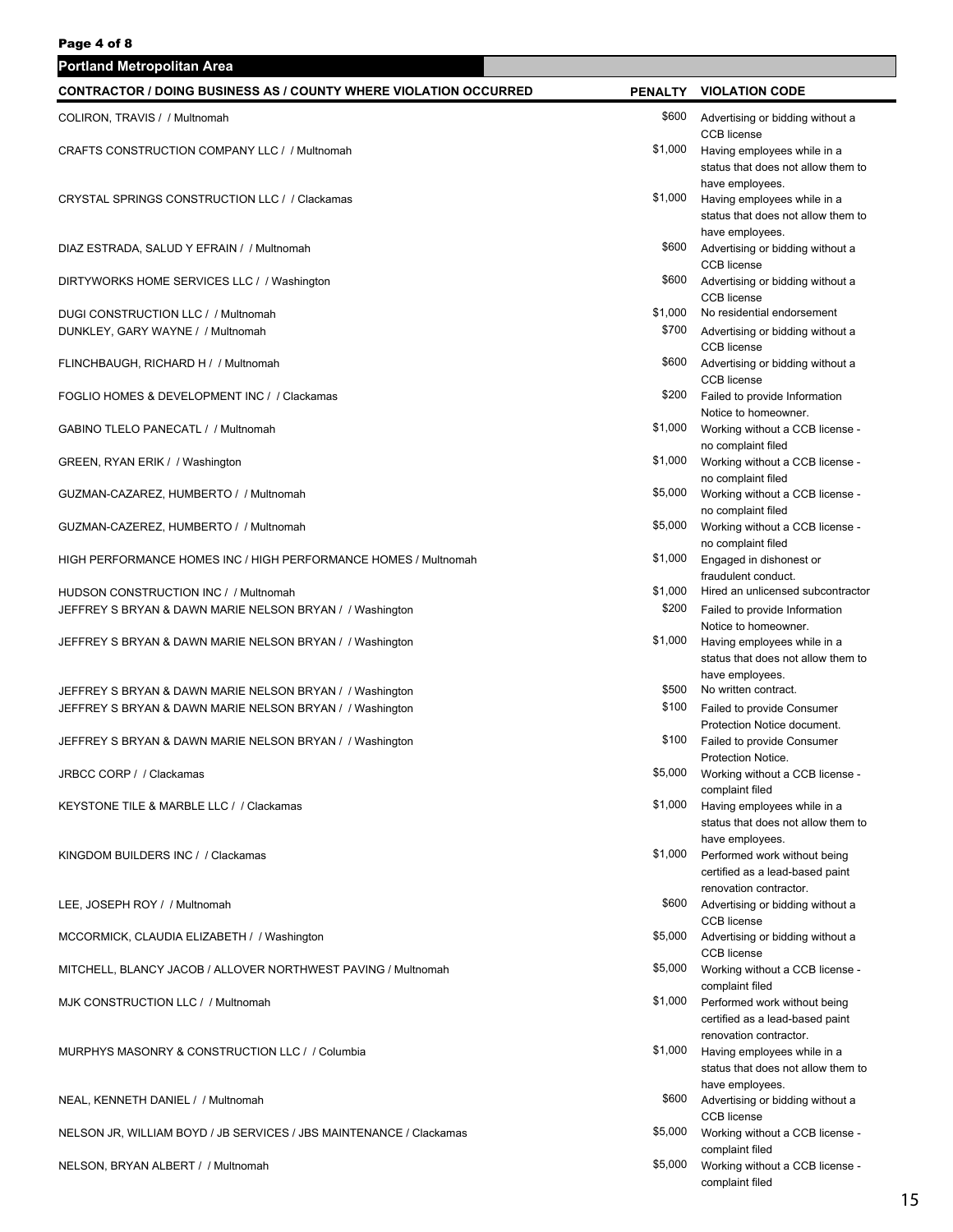| Portland Metropolitan Area                                                     |         |                                                                                       |
|--------------------------------------------------------------------------------|---------|---------------------------------------------------------------------------------------|
| <b>CONTRACTOR / DOING BUSINESS AS / COUNTY WHERE VIOLATION OCCURRED</b>        |         | PENALTY VIOLATION CODE                                                                |
| NELSON, BRYAN ALBERT / / Multnomah                                             | \$2,000 | No permit and complaint was filed                                                     |
| NORTHWEST ROOF TECH INC / / Multnomah                                          | \$200   | with the CCB.<br>Failed to meet minimum contract                                      |
| OSHIRO, DEAN SHIGEO / / Multnomah                                              | \$600   | standards.<br>Advertising or bidding without a<br>CCB license                         |
| PAUL STUART KUHNKE & MARKUS RAY GORDON / MONKEYMANS TREE SERVICE / Multnomah   | \$700   | Advertising or bidding without a<br>CCB license                                       |
| PERKINS, MICHAEL JOSEPH / MICHAEL J PERKINS / Multnomah                        | \$1,000 | Working without a CCB license -<br>no complaint filed                                 |
| PETERS, EDWARD LEE / SIERRA RIDGE CABINETS / Washington                        | \$5,000 | Working without a CCB license -<br>complaint filed                                    |
| ROMAN A AND DANIEL A ONISHCHENKO / / Multnomah                                 | \$600   | Advertising or bidding without a<br>CCB license                                       |
| ROSE CITY ELECTRIC CO / / Multnomah                                            | \$200   | Failed to provide Information<br>Notice to homeowner.                                 |
| ROSE CITY ELECTRIC CO / / Multnomah                                            | \$500   | No written contract.                                                                  |
| ROSE CITY ELECTRIC CO / / Multnomah                                            | \$100   | Failed to provide Consumer<br>Protection Notice document.                             |
| ROSE CITY ELECTRIC CO / / Multnomah                                            | \$100   | Failed to provide Consumer<br>Protection Notice.                                      |
| ROSS, DONALD / / Multnomah                                                     | \$700   | Advertising or bidding without a<br>CCB license                                       |
| SIDECO CONSTRUCTION LLC / / Clackamas                                          | \$1,000 | Failed to provide Information<br>Notice to homeowner.                                 |
| SIGNATURE HOMEBUILDERS LLC / / Washington                                      | \$500   | No written contract.                                                                  |
| SL GREEN CONSTRUCTION CO LLC / / Multnomah                                     | \$1,000 | A lien filed as a result of a<br>licensee failing to pay person<br>claiming the lien. |
| SOLID FORM CONSTRUCTION LLC / / Multnomah                                      | \$1,000 | Having employees while in a<br>status that does not allow them to                     |
|                                                                                | \$1,000 | have employees.<br>Hired an unlicensed subcontractor                                  |
| SOLTERRA SYSTEMS DESIGN BUILD INC / / Multnomah<br>STONESIDE LLC / / Multnomah | \$1,000 | Working without a CCB license -                                                       |
| STRATANCE LLC / / Multnomah                                                    | \$5,000 | no complaint filed<br>Working without a CCB license -<br>complaint filed              |
| TELLEZ MARTINEZ, JOSE LUIS / / Washington                                      | \$600   | Advertising or bidding without a<br><b>CCB</b> license                                |
| TIDWELL, CHARLES EDWARD / / Clackamas                                          |         | \$600 Working without a CCB license -<br>no complaint filed                           |
| TUIILEILA, VALITA MAAKE / / Multnomah                                          | \$200   | Failed to provide Information<br>Notice to homeowner.                                 |
| TUIILEILA, VALITA MAAKE / / Multnomah                                          | \$50    | No assumed business name on<br>the license.                                           |
| TUIILEILA, VALITA MAAKE / / Multnomah                                          | \$200   | Failed to meet minimum contract<br>standards.                                         |
| TUIILEILA, VALITA MAAKE / / Multnomah                                          | \$100   | Failed to provide Consumer<br>Protection Notice document.                             |
| TUIILEILA, VALITA MAAKE / / Multnomah                                          | \$100   | Failed to provide Consumer<br>Protection Notice.                                      |
| VEAMATAHAU, VAIMELIE / ROSIE CONCRETE SOLUTIONS / Multnomah                    | \$700   | Advertising or bidding without a<br>CCB license                                       |
| WESLEY, ALPHONSO ELZORA / / Multnomah                                          | \$5,000 | Working without a CCB license -<br>complaint filed                                    |
| WILD, ADRIAN MARSHALL / / Multnomah                                            | \$700   | Advertising or bidding without a<br><b>CCB</b> license                                |
|                                                                                |         |                                                                                       |

### **Southern Oregon**

### **CONTRACTOR / DOING BUSINESS AS / COUNTY WHERE VIOLATION OCCURRED PENALTY VIOLATION CODE**

ALL CARE POOL & SPA / / Jackson

CERTIFIED SALES AND SERVICE INC / / Douglas

| \$600   | Advertising or bidding without a |
|---------|----------------------------------|
|         | CCB license                      |
| \$1,000 | Working without a CCB license -  |
|         | no complaint filed               |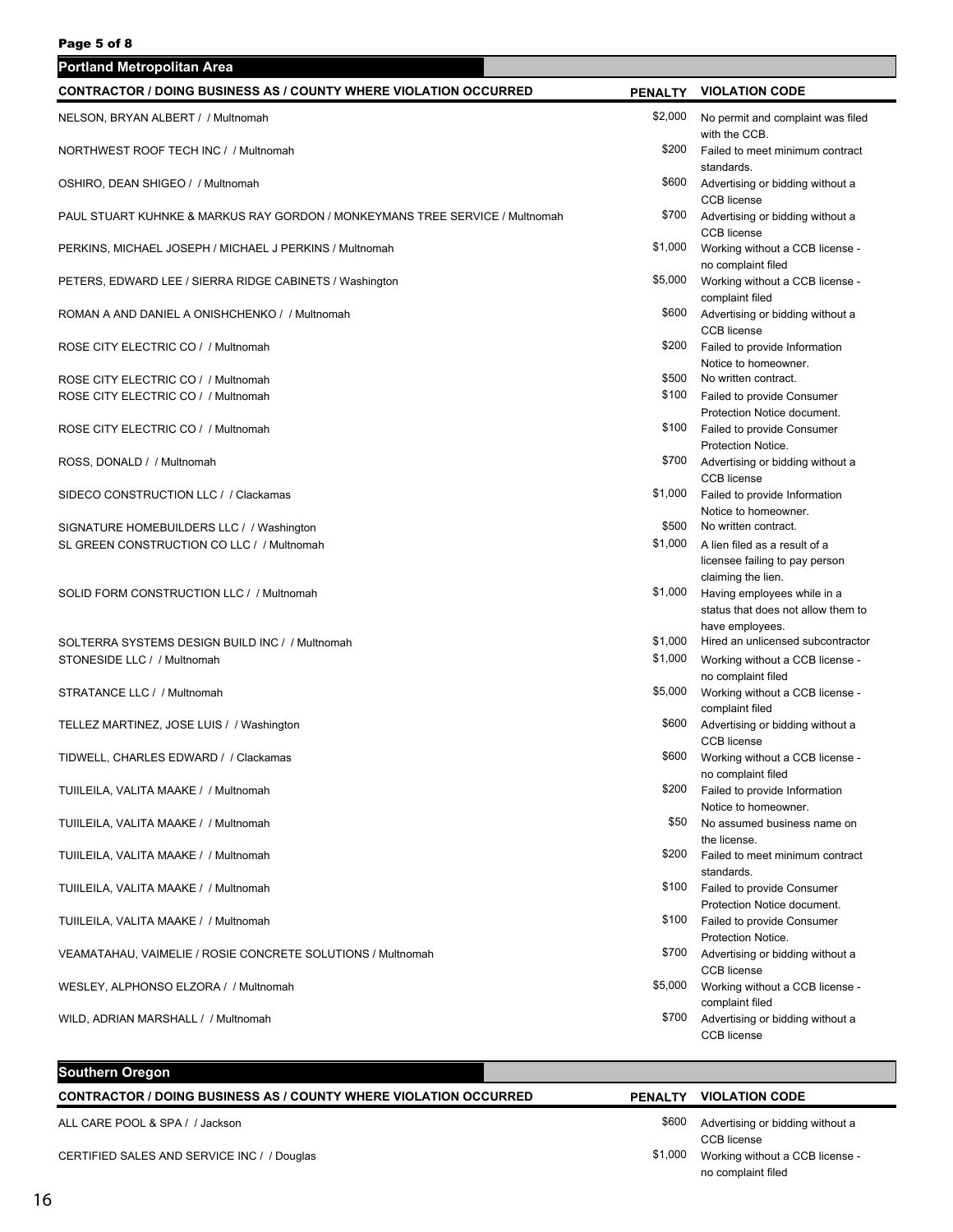| <b>Southern Oregon</b>                                                      |                |                                    |
|-----------------------------------------------------------------------------|----------------|------------------------------------|
| <b>CONTRACTOR / DOING BUSINESS AS / COUNTY WHERE VIOLATION OCCURRED</b>     | <b>PENALTY</b> | <b>VIOLATION CODE</b>              |
| DECONTI, MICHAEL SCOTT / TIMBERLINE FENCE PRODUCTS / Douglas                | \$500          | No written contract.               |
| ESCOTO, FELIPE / / Jackson                                                  | \$1,000        | Working without a CCB license -    |
|                                                                             |                | no complaint filed                 |
| GUTTER RUDDER INC / / Jackson                                               | \$600          | Advertising or bidding without a   |
|                                                                             |                | <b>CCB</b> license                 |
| HERNANDEZ, JOHN PHILLIP / / Jackson                                         | \$5,000        | Working without a CCB license -    |
|                                                                             |                | complaint filed                    |
| JOHNSON, LARRY A / / Jackson                                                | \$5,000        | Working without a CCB license -    |
|                                                                             |                | complaint filed                    |
| KISER, JARED WILLIAM / ROUGE FORESTRY SERVICES / Josephine                  | \$5,000        | Working without a CCB license -    |
|                                                                             |                | complaint filed                    |
| LAMPKIN GENERAL CONTRACTOR LLC, G / / Jackson                               | \$1,000        | Hired an unlicensed subcontractor  |
| LANGELLA, MATTHEW JOSEPH / ROGUE VALLEY HOME SERVICES / Josephine           | \$600          | Advertising or bidding without a   |
|                                                                             |                | <b>CCB</b> license                 |
| PELCHER II, ROBERT THOMAS / ROGUE RIVER CUSTOM CARPENTRY / Jackson          | \$1,000        | Having employees while in a        |
|                                                                             |                | status that does not allow them to |
|                                                                             |                | have employees.                    |
| PHILLIP WEST AND JULIE ANN OLIVIER / RED DEVILL / Klamath                   | \$600          | Advertising or bidding without a   |
|                                                                             |                | CCB license                        |
| RODRIGUEZ, JESUS NUNEZ / / Jackson                                          | \$5,000        | Working without a CCB license -    |
|                                                                             |                | no complaint filed                 |
| SCRIVNER, STEVEN ARTHUR / / Klamath                                         | \$1,000        | Working without a CCB license -    |
|                                                                             |                | no complaint filed                 |
| SNYDER, DUANE ROBERT / HIGH DESERT PLUMBING AND REMODELING / Klamath        | \$1,000        | Working without a CCB license -    |
|                                                                             |                | no complaint filed                 |
| STIRITZ, JAMES DAVID / DRAGONFLY CONSTRUCTION / Jackson                     | \$5,000        | Working without a CCB license -    |
|                                                                             |                | no complaint filed                 |
| TRACY MAY BRUNNER & ZACHARY MATHIAS BRUNNER / BRUNNER RENOVATIONS / Klamath | \$200          | Failed to provide Information      |
|                                                                             |                | Notice to homeowner.               |
| TRACY MAY BRUNNER & ZACHARY MATHIAS BRUNNER / BRUNNER RENOVATIONS / Klamath | \$1,000        | No permit and complaint was filed  |
|                                                                             |                | with the CCB.                      |
| TRACY MAY BRUNNER & ZACHARY MATHIAS BRUNNER / BRUNNER RENOVATIONS / Klamath | \$100          | Failed to provide Consumer         |
|                                                                             |                | Protection Notice document.        |
| TRACY MAY BRUNNER & ZACHARY MATHIAS BRUNNER / BRUNNER RENOVATIONS / Klamath | \$100          | Failed to provide Consumer         |
|                                                                             |                | Protection Notice.                 |
| VERSATILE COMPANY LLC / CHURCH ROOFING / JERRYS ROOFING / Jackson           | \$1,000        | Failed to comply with Workers      |
|                                                                             |                | Compensation laws.                 |

### **Willamette Valley**

| <b>CONTRACTOR / DOING BUSINESS AS / COUNTY WHERE VIOLATION OCCURRED</b> | <b>PENALTY</b> | <b>VIOLATION CODE</b>                                                                |
|-------------------------------------------------------------------------|----------------|--------------------------------------------------------------------------------------|
| AXMAKER CONSTRUCTION SERVICES INC / / Marion                            | \$1,000        | Having employees while in a<br>status that does not allow them to<br>have employees. |
| BANKEL, RUSSELL JOHN / / Lane                                           | \$5,000        | Working without a CCB license -<br>no complaint filed                                |
| BOWLIN, JASON D / / Yamhill                                             | \$700          | Advertising or bidding without a<br><b>CCB</b> license                               |
| BRABLECZ, JEFF S / / Marion                                             | \$1,000        | Working without a CCB license -<br>no complaint filed                                |
| CANTERA, ANDRES GARCIA / / Yamhill                                      | \$1,000        | Working without a CCB license -<br>no complaint filed                                |
| CHW GROUP INC. / CHOICE HOME WARRANTY / Marion                          | \$700          | Advertising or bidding without a<br>CCB license                                      |
| CUTTEN IV, KYLE LEWYN FRANK / / Polk                                    | \$5,000        | Working without a CCB license -<br>complaint filed                                   |
| <b>CWPOR INC / COLLEGE WORKS PAINTING / Lane</b>                        | \$400          | No license number on publications<br>or advertisements.                              |
| DODSWORTH, GEORGE / / Marion                                            | \$5,000        | Working without a CCB license -<br>no complaint filed                                |
| F & C CONSTRUCTION INC / / Yamhill                                      | \$1,000        | Failed to comply with Workers<br>Compensation laws.                                  |
| GANT, CORY DION / / Lane                                                | \$200          | Failed to provide Information<br>Notice to homeowner.                                |
| GANT, CORY DION / GANT CONSTRUCTION / GANT CUSTOM HOMES / Lane          | \$500          | No written contract.                                                                 |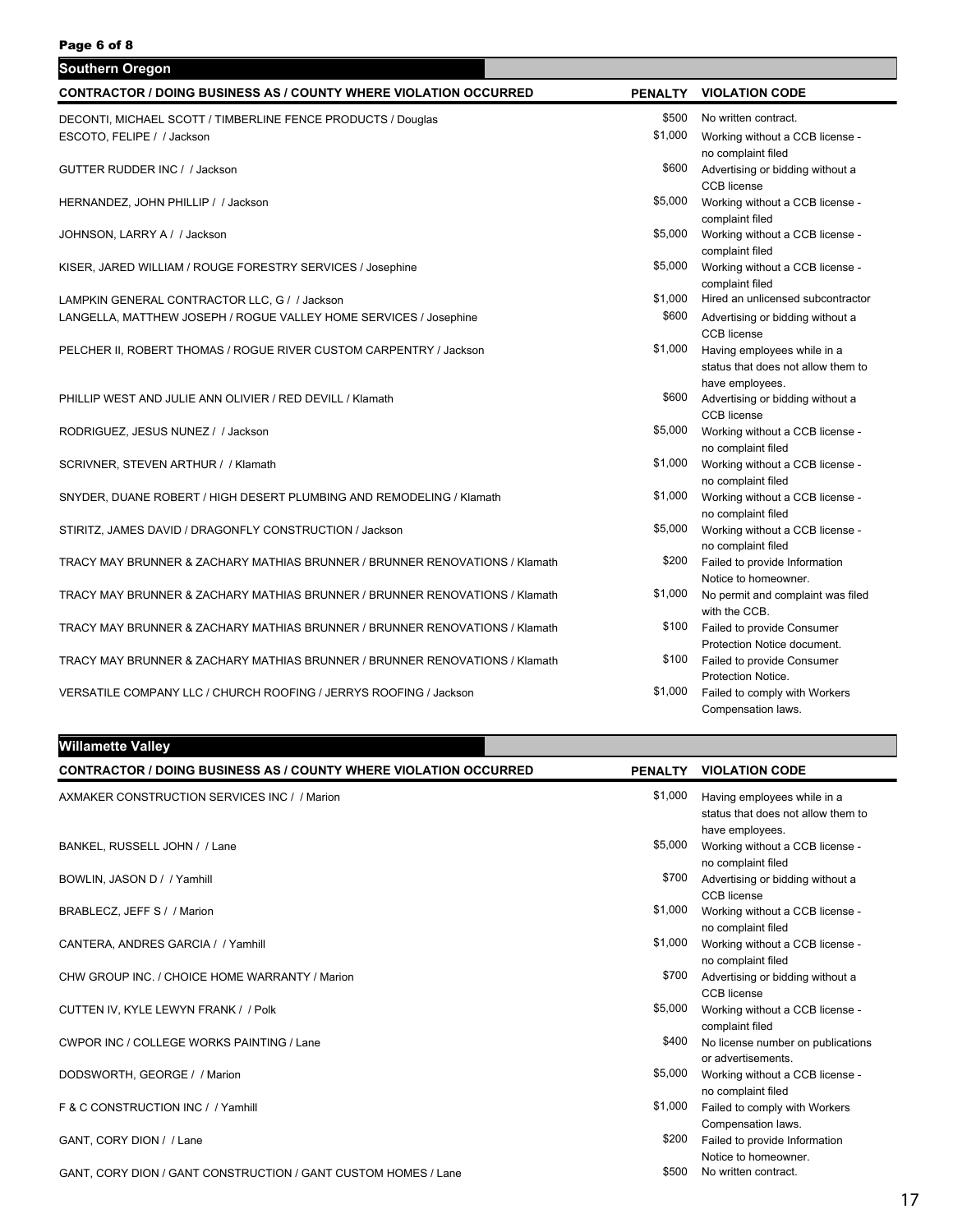| Willamette Valley                                                                                                     |                  |                                                                                         |
|-----------------------------------------------------------------------------------------------------------------------|------------------|-----------------------------------------------------------------------------------------|
| <b>CONTRACTOR / DOING BUSINESS AS / COUNTY WHERE VIOLATION OCCURRED</b>                                               |                  | PENALTY VIOLATION CODE                                                                  |
| GLASS, GARY LEE / / Benton                                                                                            | \$5,000          | Working without a CCB license -<br>complaint filed                                      |
| GLOBAL FACILITY MANAGEMENT & CONSTRUCTION INC / / Lane                                                                | \$600            | Advertising or bidding without a<br><b>CCB</b> license                                  |
| GONZALES, PAUL / / Benton                                                                                             | \$5,000          | Working without a CCB license -<br>complaint filed                                      |
| HANSHEW, BRIAN PATRICK / / Marion                                                                                     | \$600            | Advertising or bidding without a<br><b>CCB</b> license                                  |
| HAYNOSKI, JOSEPH ALLEN / / Lane                                                                                       | \$1,000          | Working without a CCB license -<br>no complaint filed                                   |
| HOUCK INVESTMENT CORP / / Marion                                                                                      | \$1,000          | Working without a CCB license -                                                         |
| 1& T CONSTRUCTION LLC / / Yamhill                                                                                     | \$1,000          | no complaint filed<br>Having employees while in a<br>status that does not allow them to |
| JB HOMES LLC / / Lane                                                                                                 | \$1,000          | have employees.<br>Failed to comply with Workers<br>Compensation laws.                  |
| JORGE ALBERTO CERDA TORRES & MONSERRAT PACHECO BAUTISTA / CAPTAIN AMERICA PAINTIN                                     | \$1,000          | Having employees while in a<br>status that does not allow them to                       |
| LI, FEYNA JACKIE / / Linn                                                                                             | \$5,000          | have employees.<br>Working without a CCB license -                                      |
| MALDONADO VERGARA, ALBERTO / / Polk                                                                                   | \$1,000          | complaint filed<br>Having employees while in a<br>status that does not allow them to    |
| MARKS, AMANDA MARY / DRIVEWAY MASTER / Benton                                                                         | \$600            | have employees.<br>Advertising or bidding without a<br><b>CCB</b> license               |
| MIKE TAYLOR PAINTING INC / / Marion                                                                                   | \$1,000          | Performed work without being<br>certified as a lead-based paint                         |
| NEUHARTH, MICHAEL JOHN / MICHAEL NEUHARTH PAINTING / Polk                                                             | \$1,000          | renovation contractor.<br>Working without a CCB license -                               |
| OTTLINGER, JOSEPH RUSSELL / JOSEPH OTTLINGER CUSTOM BUILDING / Marion                                                 | \$500            | no complaint filed<br>Failed to provide a list of                                       |
| PICKETT JR, GILBERT CHARLES / GILBERT PICKETT CUSTOM CABINETS / Marion                                                | \$5,000          | subcontractors timely.<br>Working without a CCB license -<br>complaint filed            |
| PICKETT JR, GILBERT CHARLES / / Marion                                                                                | \$5,000          | Working without a CCB license -<br>complaint filed                                      |
| PIERCE, JAMES THOMAS / J&C REMODELING / Marion                                                                        | \$600            | Advertising or bidding without a<br><b>CCB</b> license                                  |
| PLANTINUM DREAMS CONSTRUCTION INC / / Marion                                                                          |                  | \$1,000 Working without a CCB license -<br>no complaint filed                           |
| RG CONSTRUCTION & ASSOCIATES LLC / / Linn                                                                             | \$500            | No written contract.                                                                    |
| ROSIER RENOVATIONS LLC / ELEMENT CONSTRUCTION SOLUTIONS / Lane                                                        | \$1,000          | Working without a CCB license -<br>no complaint filed                                   |
| RYAN VERLE BAARSTAD & JEREMY ROY BROWER / HOUSE RESCUE & amp; REVIVAL / Lane<br>SIGNATURE HOMEBUILDERS LLC / / Marion | \$500<br>\$1,000 | No written contract.                                                                    |
|                                                                                                                       | \$5,000          | Knowingly providing false<br>information to the CCB.                                    |
| TALAVERA, NOAH / BLU LAUFER CONSTRUCTION / Lane                                                                       | \$1,000          | Working without a CCB license -<br>complaint filed                                      |
| TANN CORPORATION / / Linn                                                                                             |                  | Working without a CCB license -<br>no complaint filed                                   |
| TEJEDA JR, JOHN / DEL SOL CONSTRUCTION / Lane                                                                         |                  | \$700 Advertising or bidding without a<br><b>CCB</b> license                            |
| THOMPSON, KYLE ALEXANDER / CASTLESTONE TILE / KYLE THE TILE GUY / Linn                                                | \$1,000          | Having employees while in a<br>status that does not allow them to<br>have employees.    |
| TIMOTHY EDGAR FOLTZ & CORI MARIE FOLTZ / / Lane                                                                       |                  | \$200 Failed to provide Information<br>Notice to homeowner.                             |
| TIMOTHY EDGAR FOLTZ & CORI MARIE FOLTZ / / Lane                                                                       | \$100            | No license number on publications<br>or advertisements.                                 |
| TIMOTHY EDGAR FOLTZ & CORI MARIE FOLTZ / / Lane                                                                       | \$100            | Failed to provide Consumer                                                              |
| TIMOTHY EDGAR FOLTZ & CORI MARIE FOLTZ / / Lane                                                                       | \$100            | Protection Notice.<br>Failed to provide Consumer<br>Protection Notice document.         |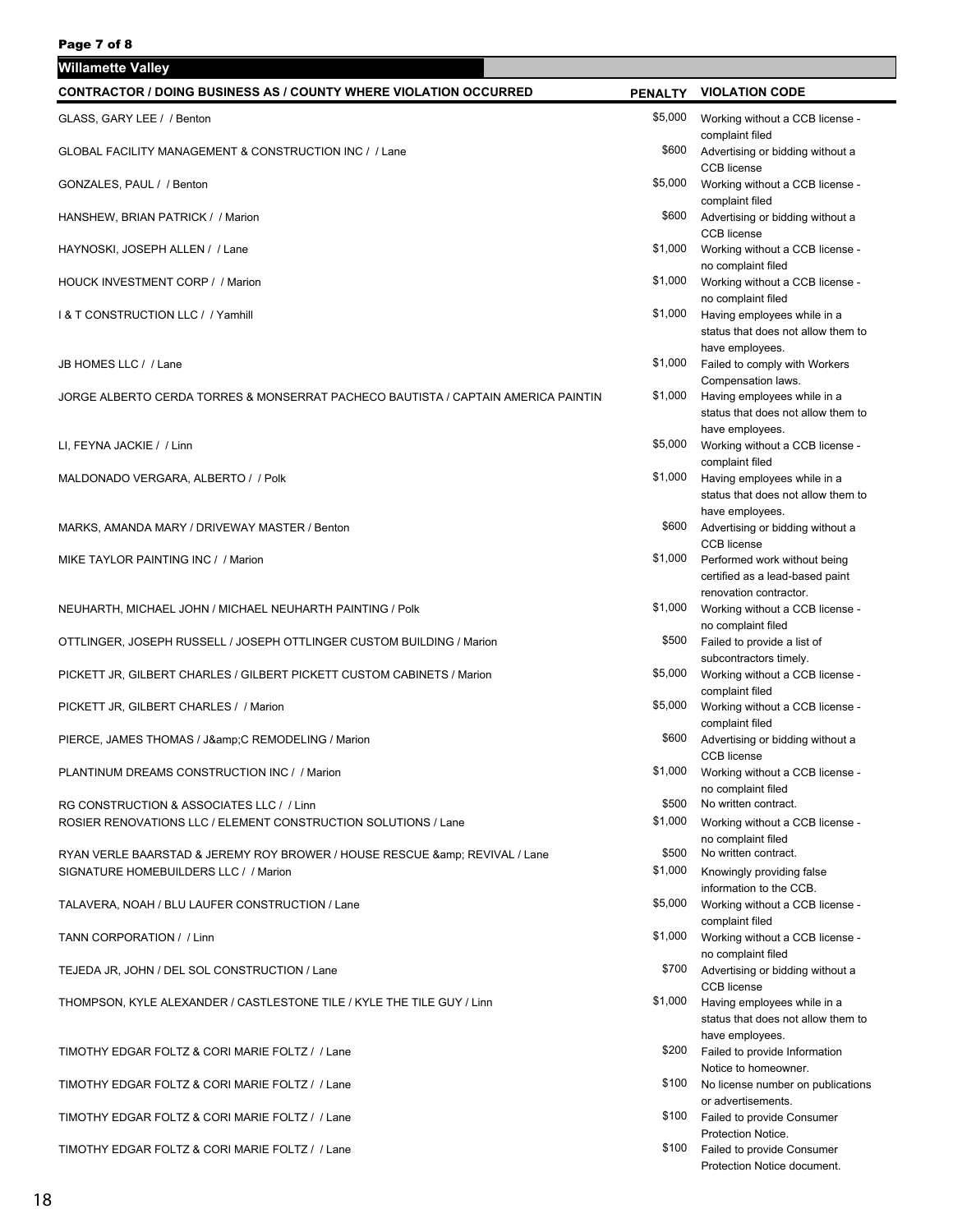| <b>CONTRACTOR / DOING BUSINESS AS / COUNTY WHERE VIOLATION OCCURRED</b> | <b>PENALTY</b> | <b>VIOLATION CODE</b>                                                                     |
|-------------------------------------------------------------------------|----------------|-------------------------------------------------------------------------------------------|
| TRICK CONSTRUCTION LLC / / Lane                                         | \$1,000        | No permit and complaint was filed<br>with the CCB.                                        |
| VALLEY FENCE INC / / Benton                                             | \$600          | Advertising or bidding without a<br><b>CCB</b> license                                    |
| <b>VERSATILE CONSTRUCTION LLC / / Marion</b>                            | \$1,000        | Having employees while in a<br>status that does not allow them to<br>have employees.      |
| <b>VERSATILE CONSTRUCTION LLC / / Marion</b>                            | \$1,000        | Performed work without being<br>certified as a lead-based paint<br>renovation contractor. |
| WILD HAVEN HANDYMAN SERVICES LLC / / Yamhill                            | \$1,000        | Performed work without being<br>certified as a lead-based paint<br>renovation contractor. |

### **There were 2 Final Orders Withdrawn**

**NAME DESCRIPTION** JACK PROPERTIES LLC **Final Order - Withdrawn** LONE PINE CONTRACTING LLC **Final Order - Withdrawn**